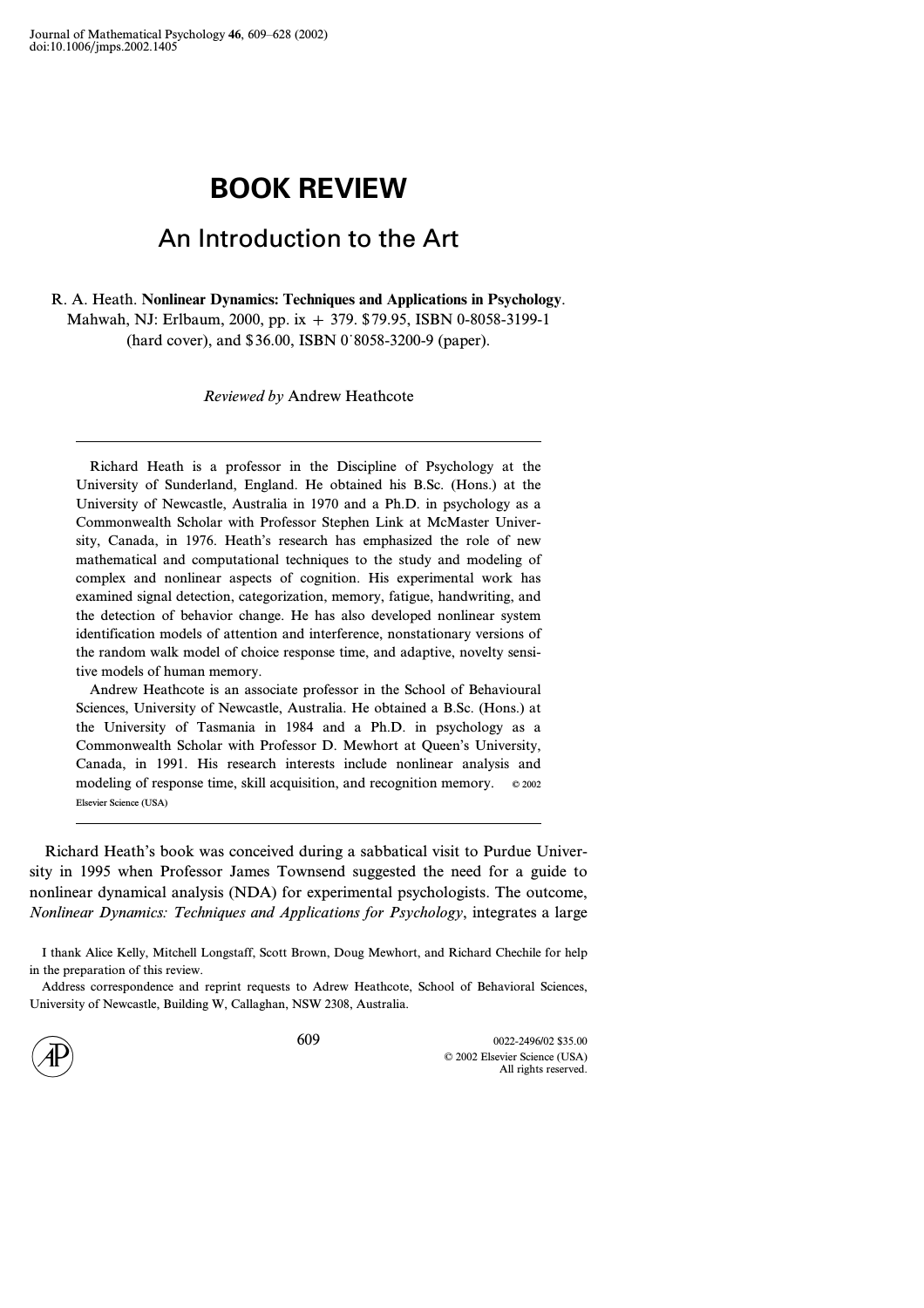and rapidly evolving literature, providing 385 references and a glossary of 117 terms. Around half of the references come from nonpsychological sources, including physics, biology, chemistry, and physiology journals, as well as sources dedicated exclusively to the study of nonlinear dynamics.

The approach taken in Heath (2000) is informal, using examples to develop practical skills, such as how to use NDA software and how to interpret the results of NDA analyses. For the most part, the analyses are performed with freely available software, such as the excellent suite of programs provided by the TISEAN project (http://www.mpipks-dresden.mpg.de/tisean; Hegger, Kantz, & Schreiber, 1999). As indicated by the subtitle of the book, it emphasizes the application of NDA to psychological data, particularly behavioral measures. Heath does explore NDA for physiological measures such as EEG and heart interbeat interval, which have been the primary subject of most applications in psychology and medicine, but mainly focuses on his own groundbreaking applications of NDA to behavioral measures such as response time, movement, and prediction. A second strand of the book describes computational and mathematical models of nonlinear psychological phenomena, with an emphasis on Heath's own original contributions.

The book is written is a clear and readable style that makes it suitable as a text for a lecture or laboratory course aimed at training senior undergraduate or graduate psychologists in NDA. Example data sets, software, and useful links, as well as errata, are provided on an accompanying Web site. In general, only a basic knowledge of statistics and computing is assumed, although some of the chapters presenting Heath's original theoretical work assume a higher level of mathematical knowledge. Rather than being a ''cookbook,'' Heath embeds his descriptions of NDA in a framework of real psychological data and relates the results to mathematical and computational models. In practice, NDA of empirical data is still as much an art as a science. The many examples in Heath's book, usually with computational methods spelled out and example data sets provided via the book's Web page, help the novice analyst to learn to recognize important patterns of results, gain experience in selecting parameters, and apprehend the limitations in conclusions that can be drawn from results.

Given the breadth of areas covered, and the rapid ongoing development of these areas, some supplementary reading may be beneficial. Readers requiring a structured development and mathematical derivations should consult Abarbanel (1996) or Kantz and Schreiber (1997), the latter being particularly relevant for empirical researchers as it stresses the need to test for nonlinear dynamics rather than assuming it. Kaplan and Glass (1995) and Nusse and Yorke (1997) provide accessible introductions to the theory of nonlinear dynamical systems, which are not covered in any detail by Heath (2000). Readers particularly interested in EEG and other physiological measures should consult Gregson and Pressing (2000) and Pritchard and Duke (1992), and those interested in the dynamics of disease processes should consult Belair, Glass, van der Heiden, and Milton (1995). The next section of this review examines why NDA may be useful for psychologists and establishes some basic concepts necessary for the following detailed examination of the contents of Heath (2000).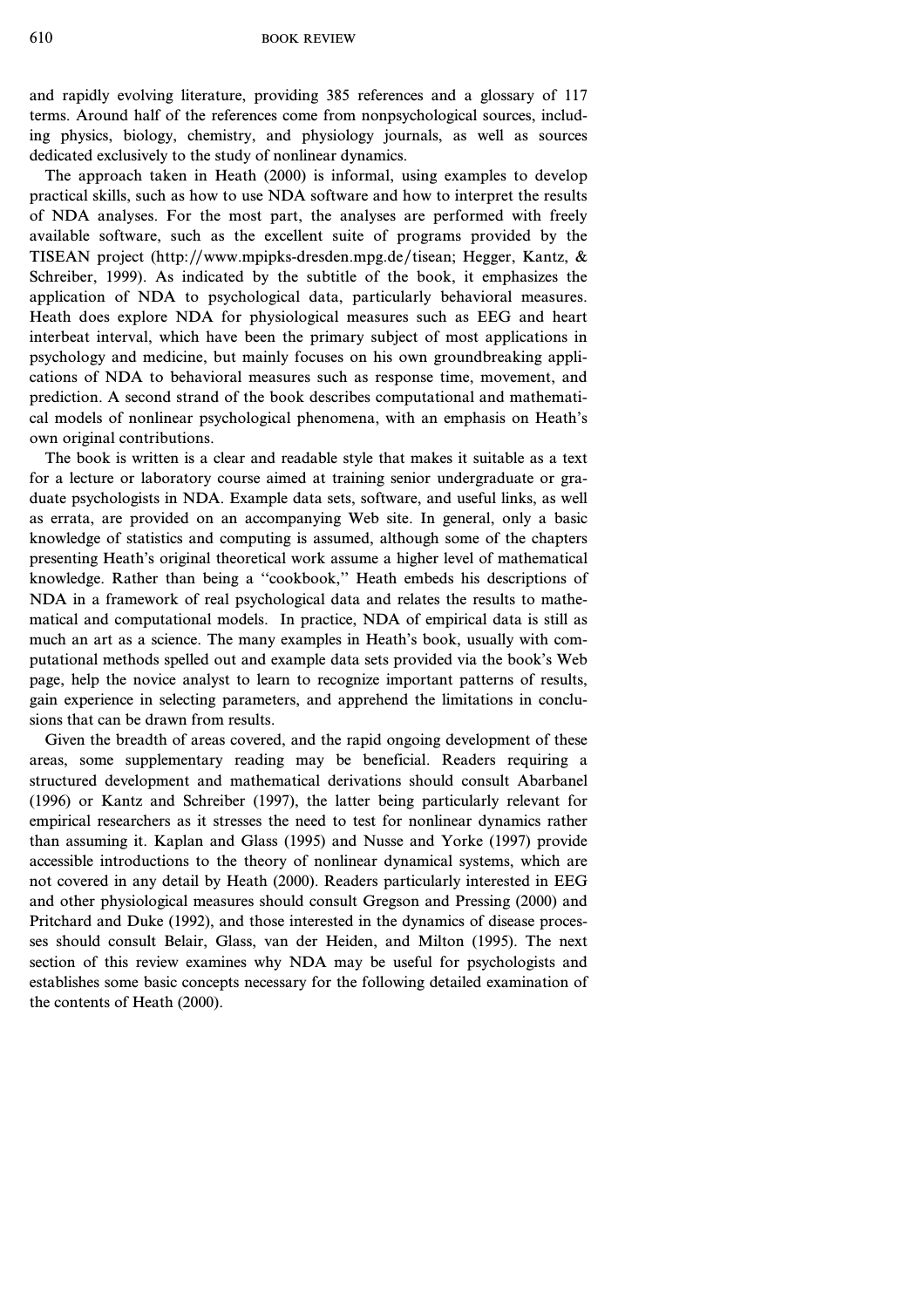

**FIG. 1.** 10000 *x* values (thin line) for the Lorenz differential equations:  $dx/dt = 10(y - x)$ ,  $dy/dt = x(28 - z - y)$ , and  $dz/dt = xy - z8/3$ , starting from  $(x, y, z, t) = (0, 1, 0, 0)$ , with a Lowess (Cleveland, 1985) smooth using a 1000 element moving window (thick line).

#### **WHY NONLINEAR DYNAMICS?**

Heath (2000) addresses two interrelated tensions for mathematical psychology that were identified by Luce (1995): dynamic versus static approaches and structure versus noise in psychological data. Luce speculated that psychology, like other sciences, would increasingly use dynamic models as it matures. Low dimensional nonlinear dynamical or *chaotic* models of behavior are often intuitively appealing: ''... qualitative facts about many nonlinear systems strike a receptive chord in behavioral and social scientists because much of the behavior under their scrutiny seems to undergo radical transitions and often has to be described as chaotic'' (Luce, 1995, p. 16). Figure 1 is an example of mathematical chaos, a time series from the Lorenz  $(1969)$  equations,<sup>1</sup> which will be used to illustrate nonlinear dynamics in this review. It consists of two sets of unstable periodic orbits, with transitions between the sets occurring at apparently irregular intervals.

Figure 1 illustrates Luce's (1995) interrelated tension, noise versus structure in data: ''... the findings of the past 10 to 15 years about nonlinear dynamic systems call into question whether the actual source of the noise is randomness or illunderstood dynamics'' (p. 24). The unstable orbits of the Lorenz series might easily appear to be noise, especially if measurement adds genuine noise. Luce believed that accounting for apparent noise with nonlinear dynamic models may have a profound impact, but was cautious about the future of nonlinear dynamics in psychology, viewing it as no more than an interesting speculation at that time. He

<sup>1</sup> The DOS program Smalldyn (http://www.ipst.umd.edu/dynamics/) was used to generate the Lorenz series in Fig. 1a. Smalldyn is a free version of the software accompanying Nusse and Yorke (1997) that provides a selection of chaotic equations and graphing facilities to examine the time series they produce.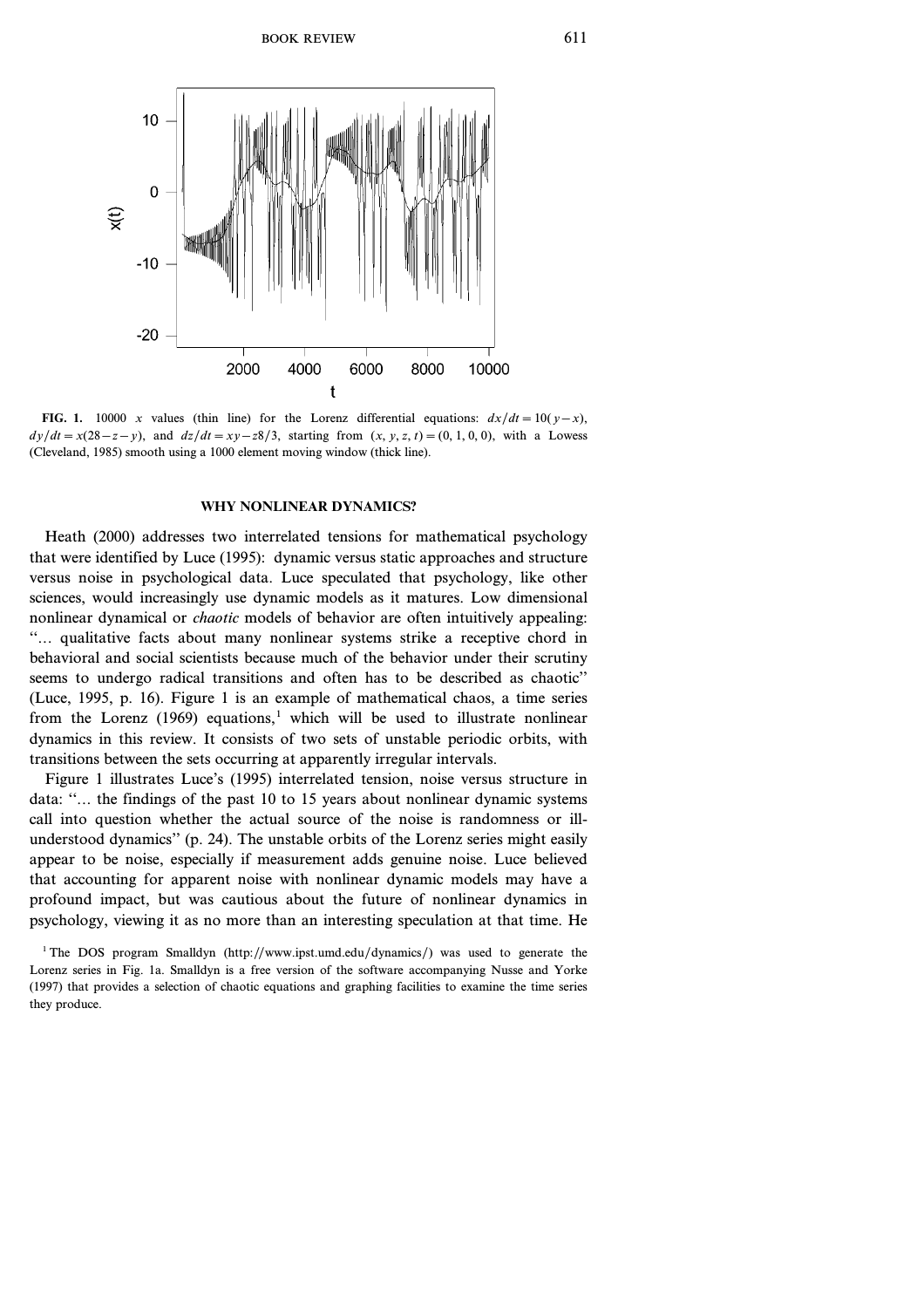was also pessimistic about effective testing of this speculation because of the effects of measurement noise and the lack of principled nonlinear dynamical models. Heath (2000) reviews and develops theories and techniques that provide at least the beginnings of a way to address Luce's concerns.

Both systems of continuous differential equations and discrete recursive maps can generate the irregular but deterministic behavior called chaos. Chaos can range from low dimensional, the primary concern of Heath's (2000) book, to high dimensional. Low dimensional chaos can, in principle, be distinguished from noise; however, obtaining data of sufficient quality can be difficult. The data time series must be long and stationary, and sampled at regular time intervals. Early NDA techniques were developed for the physical sciences where long stationary data series are more readily available. In the behavioral and social sciences, however, processes such as learning and fatigue, and an inability to control all influential factors, make such series difficult to obtain. Genuine noise, particularly linearly autocorrelated noise, is particularly problematic as it can be mistaken for chaos by some NDA techniques.

Fourier analysis provides a traditional approach to oscillatory signals in time series, allowing dominant frequencies to be identified and broadband noise to be removed through band-pass filtering. However, chaotic signals can be broadband, and so frequency domain filters are ineffective. Instead of a Fourier decomposition, which transforms from temporal to frequency domains, almost all NDA techniques rely on a representation that transforms temporal information into a geometrical representation, *delay embedding*. An *m* dimensional delay embedding converts a time series,  $x(t)$ , to a set of *m* dimensional points  $(x(t+\delta), x(t+2\delta), ..., x(t+m\delta))$ , where  $\delta$  is the time delay between samples.

A celebrated theorem due to Takens (1981) shows that a one to one image of the *d* dimensional set of points visited by a stationary dynamical system (its attractor) can be reconstructed from an embedding in a space with dimension  $m > 2d$ . For the Lorenz system, for example,  $d \approx 2.05$ , with the attractor being a fractal subset of the space defined by the three Lorenz variables (i.e.,  $(x, y, z)$  of which only x is shown in Fig. 1). The fractal nature of these sets for chaotic systems has led to them being described as ''strange attractors''. Since Takens' initial result, embedology has been an active area of research. Of most interest for applications, Sauer, Yorke, and Casdagli (1991) showed that more general schemes than simple delay coordinates are allowed, including delay embeddings of series transformed by singular value decomposition and geometric filtering (Grassberger, Hegger, Kantz, Schaffrath, & Schreiber, 1993).

Stationarity is essential in establishing an embedding. For a stochastic process,  $x(t)$ , stationarity can be defined as invariance of all finite-dimensional joint distribution functions over shifts on the temporal dimension (Rao & Gabr, 1984). In the context of NDA, Casdagli (1997) defined nonstationarity for practical purposes as "... a time series  $x_1, x_2, \ldots, x_N$  is nonstationary if, for low *m*, there are variations in the estimated joint distribution of  $x_i, x_{i+1}, ..., x_{i+m-1}$  that occur on time scales of order *N*'' (p. 12). Given stationarity, NDA can recover aspects of the dynamics using geometrical analyses of the embedded set. The analyses often involve estimating the properties of local *neighborhoods* of points, where a neighborhood is defined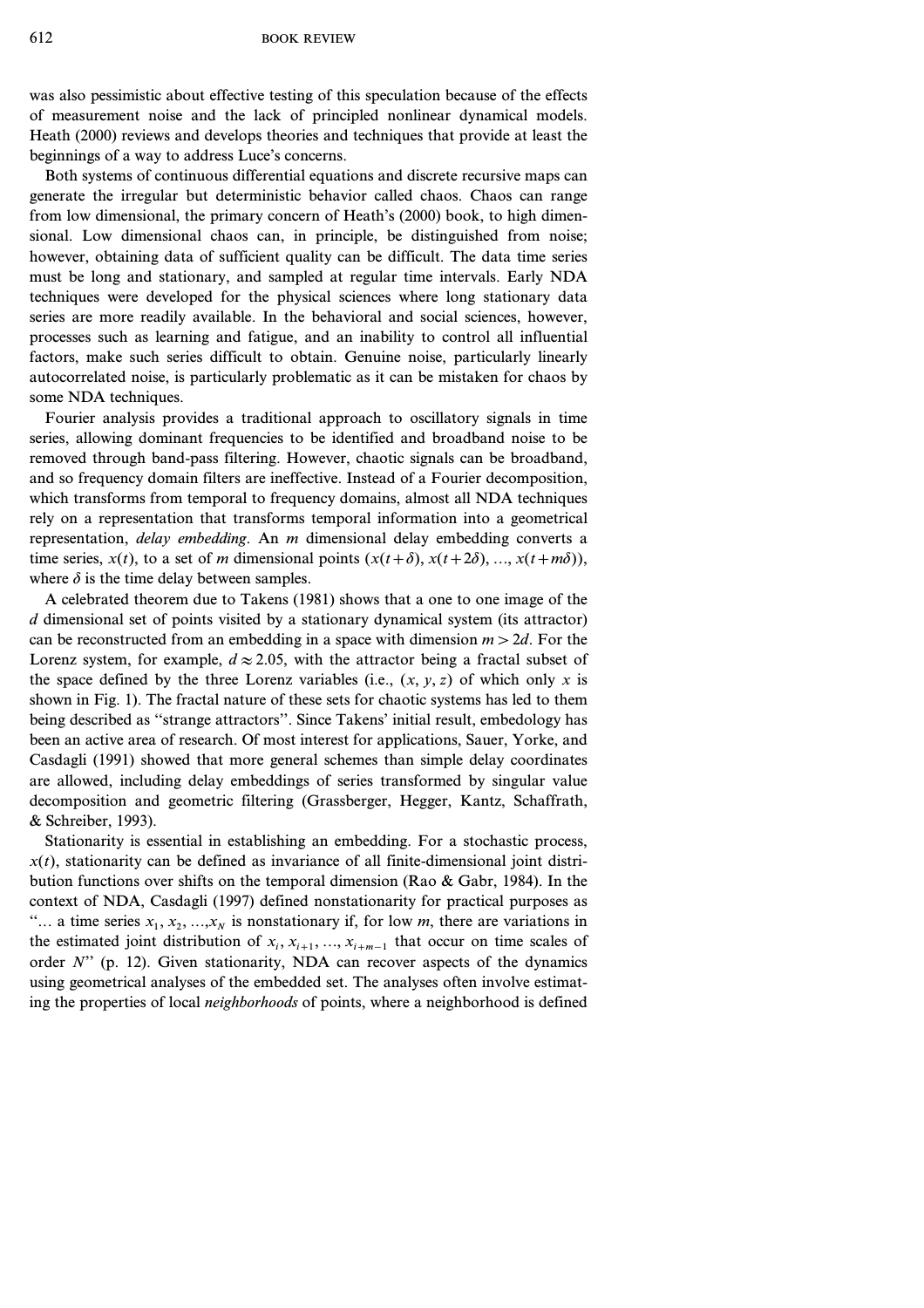on a measure in the embedding space. If such analyses aggregate local statistics to estimate global properties of the attractor, they strongly rely on the assumption of stationarity. Aggregation is particularly important to counter the effects of measurement noise.

Two notes of caution should be sounded here. Even where stationarity holds, the finite number of points in a sample may mean that a particular data series is not suitable for NDA because all regions of the dynamics, and hence the full joint distribution, cannot be estimated. The problem is particularly evident with intermittent chaos or noisy periodic behavior when few intermittent events or periods are sampled. Second, Casdagli, Eubank, Farmer, and Gibson (1991) showed that even arbitrarily small amounts of noise could destroy the embedding property in some circumstances. As Schreiber (1999) says, ''bold interpretations of Takens' theorem, for example, that we can recover the full dynamics of the human body from a recording of a single variable, [are] not only in contradiction with common sense but also disproven by mathematical arguments'' (p. 17). This is not to deny that delay coordinates provide a generally useful representation. For example, delay coordinate representations are fundamental to methods of predicting nonlinear time series with both deterministic and stochastic dynamical structure (Weigend & Gershenfeld, 1993). Prediction has also become a core technique for NDA because it remains useful when noise levels are high.

Figure 2 illustrates the relatively smooth nonlinear dynamics that underlie the irregular behavior of the Lorenz time series by plotting each value against an estimate of its first derivative, obtained by successive (lag one) differences. This phase plot shows that the Lorenz series tends to change quickly near the center of the positive and negative sets of orbits, and more slowly in the region between sets and at the positive and negative extremes. The spikes to the left and right of the main body of Figs. 2a and 2b are produced by very large changes, one large decrease for the positive set and three large increases for the negative set. The phase plot in Fig. 2a shows that the initial 2000 observations in the series have different dynamics to the remainder of the series (Fig. 2b). The series first exhibits an unusually large decrease then oscillates for an extended period around the center of the negative set. Once the series has settled into its attractor only large increases occur and longer oscillations occur only around the center of the positive set. Such initial nonstationarity is common in dynamical systems, which may take some time to settle into their attractor if started from a point off the attractor.

Because delay representations underpin most NDA techniques, the user must select an embedding dimension and delay, and often other parameters. Parameter selection is a difficult and uncertain task because the best choice depends on both the data set and the technique. A number of methods have been devised to select these parameters for a given data set, but these methods can also require parameters to be set, so bootstrapping an analysis can be difficult. Further, both dynamical analysis and parameter selection methods can fail when noise is present. Fortunately, Heath's book summarizes the field at a point when the applied investigator can make use of a readily available toolbox of analysis programs. However, it should be emphasized from the outset that it is not possible to provide a definitive step-by-step guide that covers NDA for all types of series. The very complexity that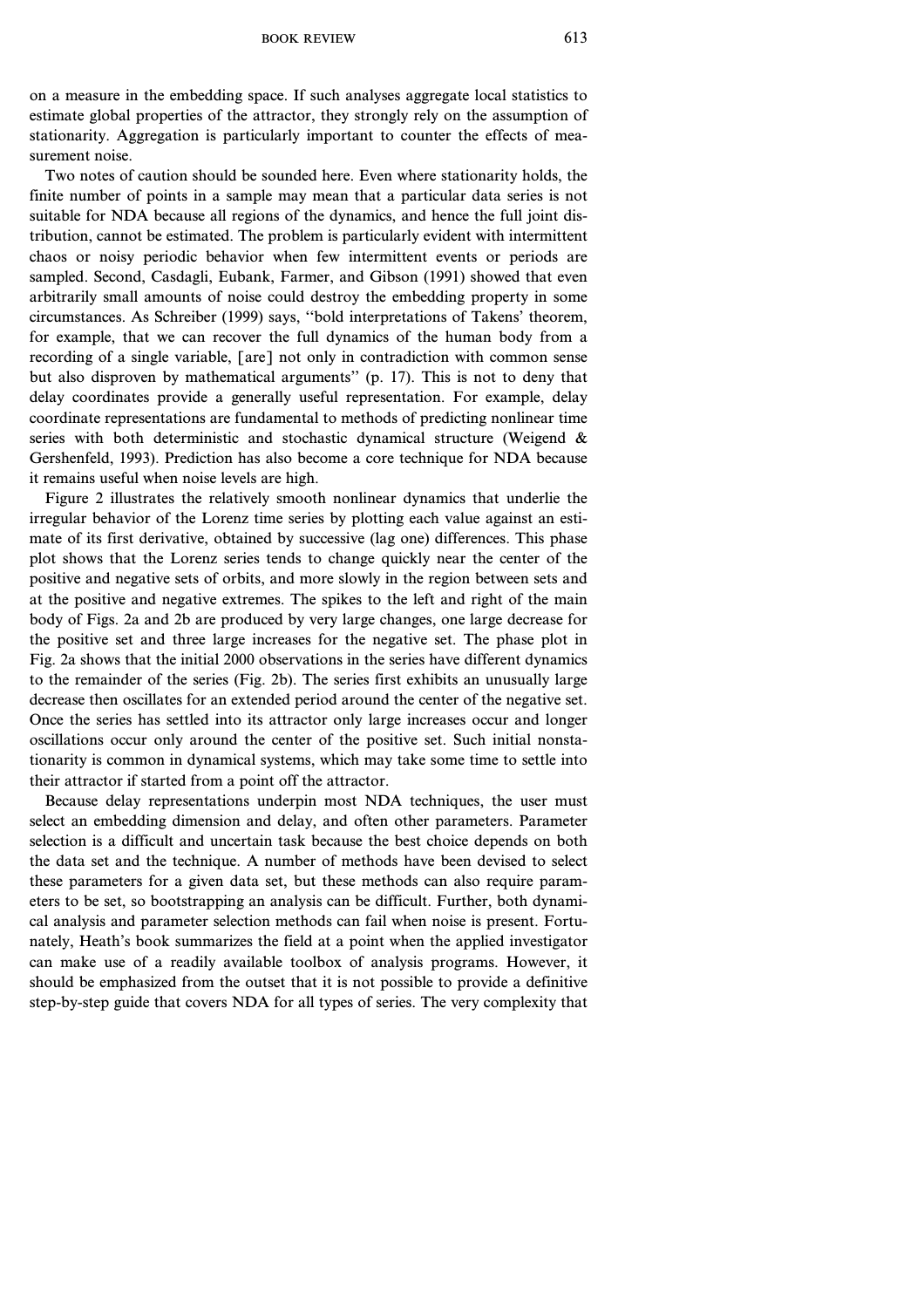

**FIG. 2.** A plot of  $x(t)$  from Fig. 1 against its derivative estimated at lag one for (a)  $t = 1...2000$ , (b) *t=2001...10000*, and (c) at lag 12 for *t=2001...10000*.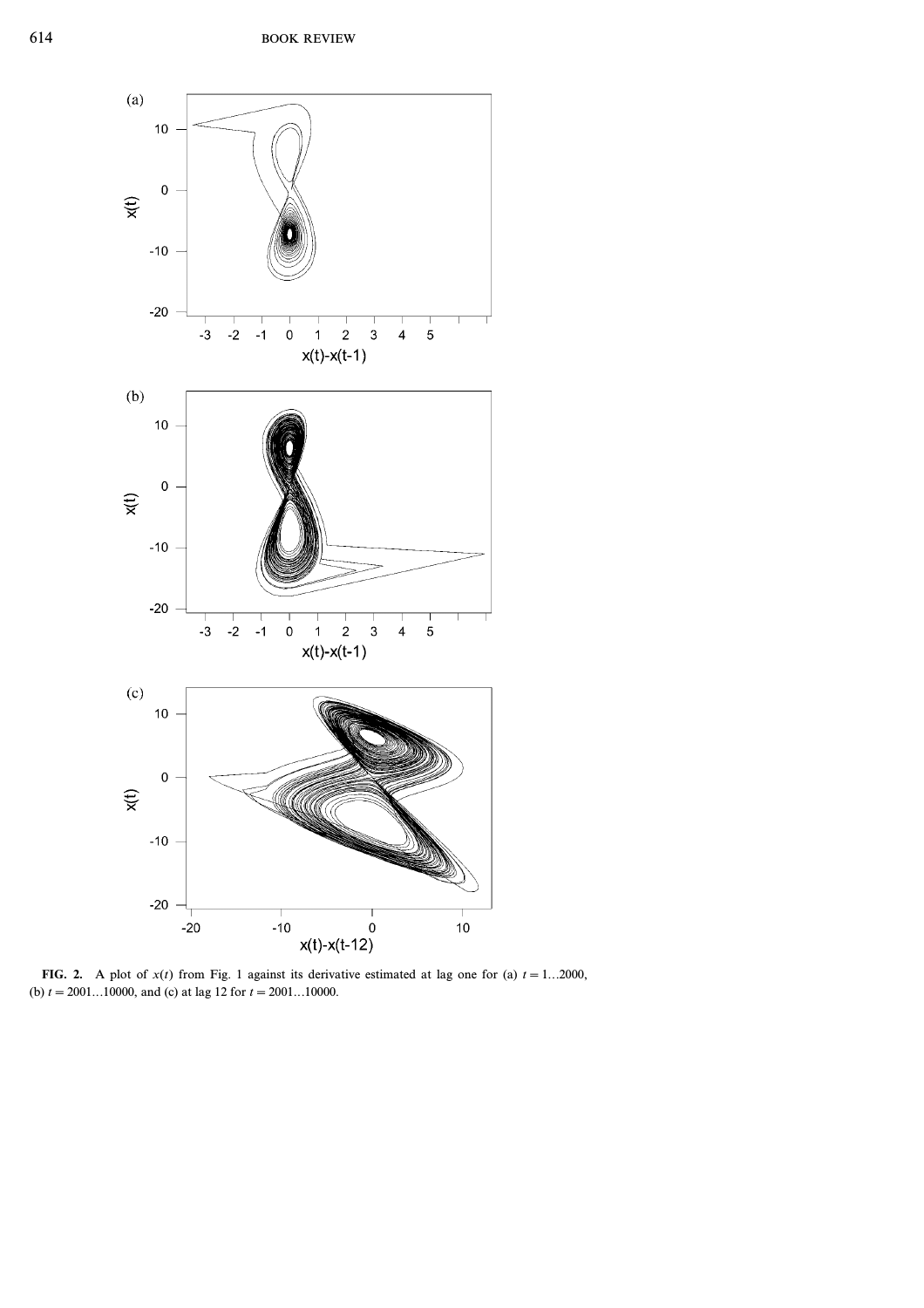makes nonlinear dynamics attractive for psychological modeling means that no one approach is optimal for all chaotic series. As described in the next section, Heath (2000) examines a broad range of approaches to NDA and illustrates the selection of parameters using a variety of example data sets.

#### **TECHNIQUES AND APPLICATIONS IN PSYCHOLOGY**

Chapter 1 illustrates linear dynamical analyses using ARMA (autoregressive moving average) modeling (Box & Jenkins, 1976). ARMA modeling is a necessary preliminary to NDA and is the default method for modeling time series, with a widely available set of efficient and robust tools. Autoregressive models create future values from linear combinations of past values and noise, producing linear autocorrelation between past and future observations. Most chaotic models have the same type of recursive dynamics, except that the combination also contains nonlinear components, and so chaos almost always produces strong linear autocorrelation. In Chapter 1, Heath demonstrates that averaging across time series generated by autoregressions with different parameters, which is analogous to averaging across time series for different subjects, is unwise when analyzing dynamical structure. This point underlines one of Luce's (1995) main concerns about the future of dynamical analysis: that an inability to average makes noise reduction difficult and so denies access to the details of dynamics underlying noisy behavioral time series.

ARMA analysis selects an  $AR(12)$  model for the series in Fig. 1a, which accounts for more than 99% of its variance. However, the residuals are patterned, as the linear model does not account for all of the increasing magnitude of oscillations within an unstable orbit, and four small sets of very large deviations occur, corresponding to the large differences evident in Fig. 2. Such large failures, and fits requiring large numbers of parameters (i.e., 12 as opposed to the three parameters of the Lorenz equations), are characteristic of linear ARMA models of chaotic time series.

A confusing aspect of Chapter 1 for experienced ARMA users is Heath's failure to remove the strong mean trend evident in his first example data set before applying ARMA analysis. De-trending, through subtracting a regression estimate of the mean function or transformations such as successive differences, is usually applied because ARMA analysis assumes second order or ''weak'' stationarity: constancy of the mean, variance, and auto-covariance. The Lorenz series displays nonstationarity up to around 2000 observations, evident in an increase in the local mean of the series (the thick line in Fig. 1). However, the local mean continues to fluctuate appreciably throughout the series, despite a broad averaging window of 1000 observations. These later fluctuations do not reflect nonstationarity, but rather the nature of the underlying dynamical system, which spends varying amounts of time in the upper and lower orbits. Similar observations can be made about the local variance of the series, and neither the local means nor the variances are very discriminating as detectors of nonstationarity in this case.

While de-trending is standard for ARMA analysis, it must be applied cautiously in the context of NDA. For example, removal of the local mean averaged at the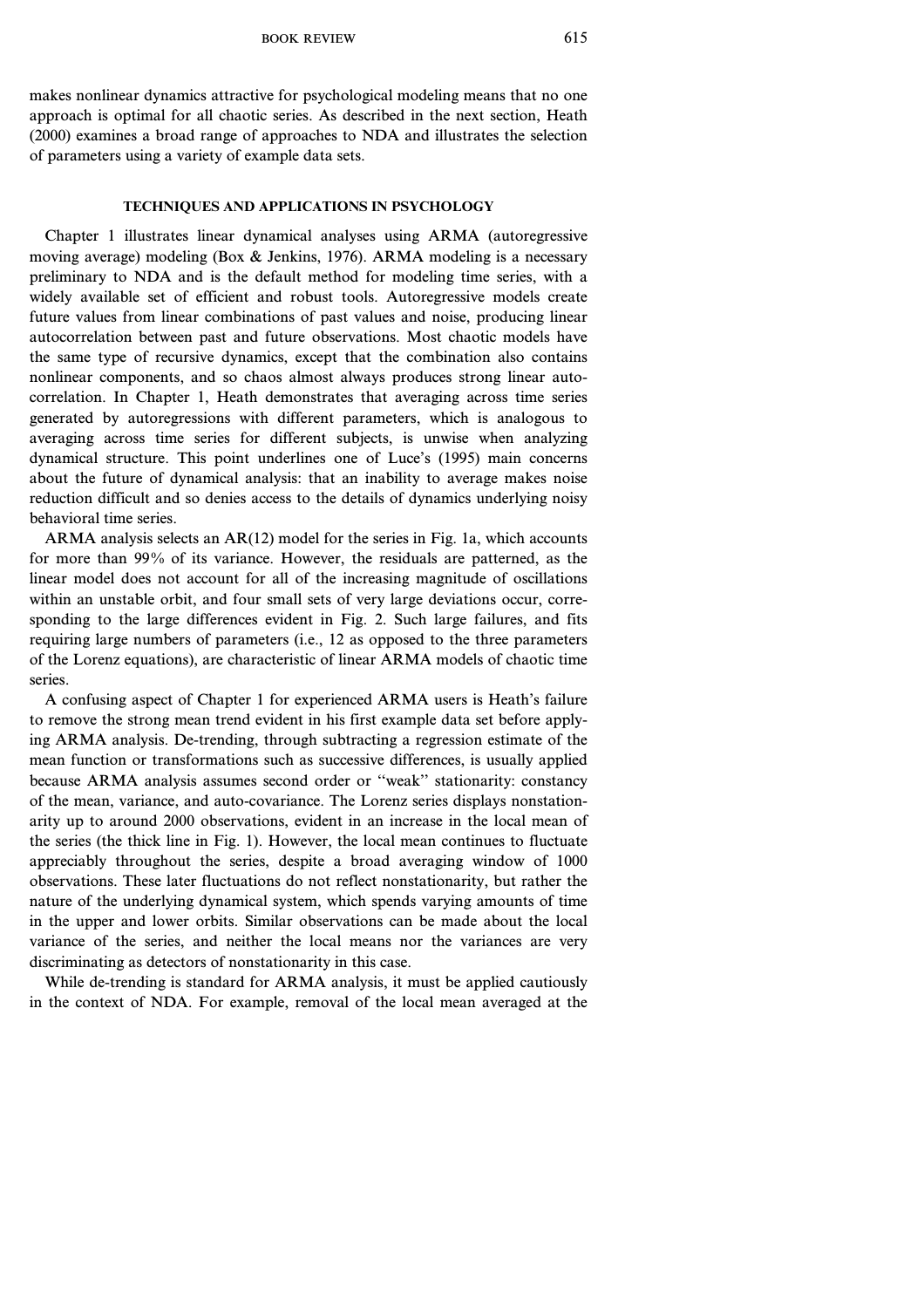scale illustrated in Fig. 1 would remove information about the underlying dynamics. NDA should definitely not be carried out on residuals from ARMA analysis (Theiler & Eubank, 1993). Chaotic dynamics often produce linear components, and ARMA models with a large number of parameters can fit some variation due to nonlinear components, so that residuals do not contain the information necessary for NDA (often called *bleaching*). However, tests for nonlinear structure do rely heavily on comparison with linear models. Instead of examining residuals, an experimental series is compared to *surrogate* series, formed by randomizing the experimental series while maintaining the stationary linear structure required by a null hypothesis (Theiler, Eubank, Longtin, Galdrikian, & Farmer, 1992). Heath examines the topic of surrogate testing in Chapter 7.

Chapter 2 examines another linear technique, Kalman filtering, which can be used for the detection of violations of weak stationarity in a time series. Detection of nonstationarity is of interest not only as a check on departures from the assumptions of NDA, but also as an indicator of change in the mechanisms generating behavior. Heath uses the Kalman filter mainly as a device for detecting change online, in keeping with Heath (1984). It is important to note that the Kalman filter is optimally sensitive only to violations of weak stationarity, particularly changes in linear autocorrelation, so it may spuriously report nonstationarity in some stationary nonlinear series or fail to detect nonstationarity in nonlinear aspects of the time series. For the Lorenz series, the Kalman filter programs accompanying the book consistently detected changes in the local autocorrelations at times corresponding to the large positive differences in Fig.  $2<sup>2</sup>$ .

Chapter 3 examines nonlinear system identification (Marmarelis & Marmarelis, 1978), which applies Volterra–Wiener methods to produce global models of linear and nonlinear dynamics. Although predating much of the recent work on nonlinear dynamics, this technique fits multivariate models of a polynomial recursive form that can generate chaos. It is used by Heath to model choice RT data and selective attention effects in a dual task paradigm. In Chapter 4 Heath develops a new gradient descent search algorithm that obtains good fits of the nonlinear system identification model, with the starting point for search determined by the approximations described in Chapter 3. While univariate nonlinear dynamical modeling is a relatively mature area, much further work is needed on the multivariate case. Chapters 3 and 4 make both original technical and psychological contributions to this development.

Chapter 5 discusses graphical methods, in particular introducing delay plots and the important idea of recurrence. A delay plot graphs a time series,  $x(t)$ , against a delayed version of itself,  $x(t+\delta)$ , where  $\delta$  is the delay. Periodic and quasi-periodic attractors display exact recurrence, so that they return to the same state or states at regular intervals. Hence, at appropriately chosen delays, the series can be represented by a single point or small set of points in a delay plot. Chaotic systems do

<sup>2</sup> The website for Heath (2000) provides DOS command-line programs kalman0 and kalman1, and document that describes their use. Unfortunately, a maximum of  $10<sup>th</sup>$  order model is allowed whereas ARMA analysis indicated a  $12<sup>th</sup>$  order model is required for this series. Failure to detect the early nonstationarity may have occurred because the Kalman filter works online, and so takes some time to accumulate information.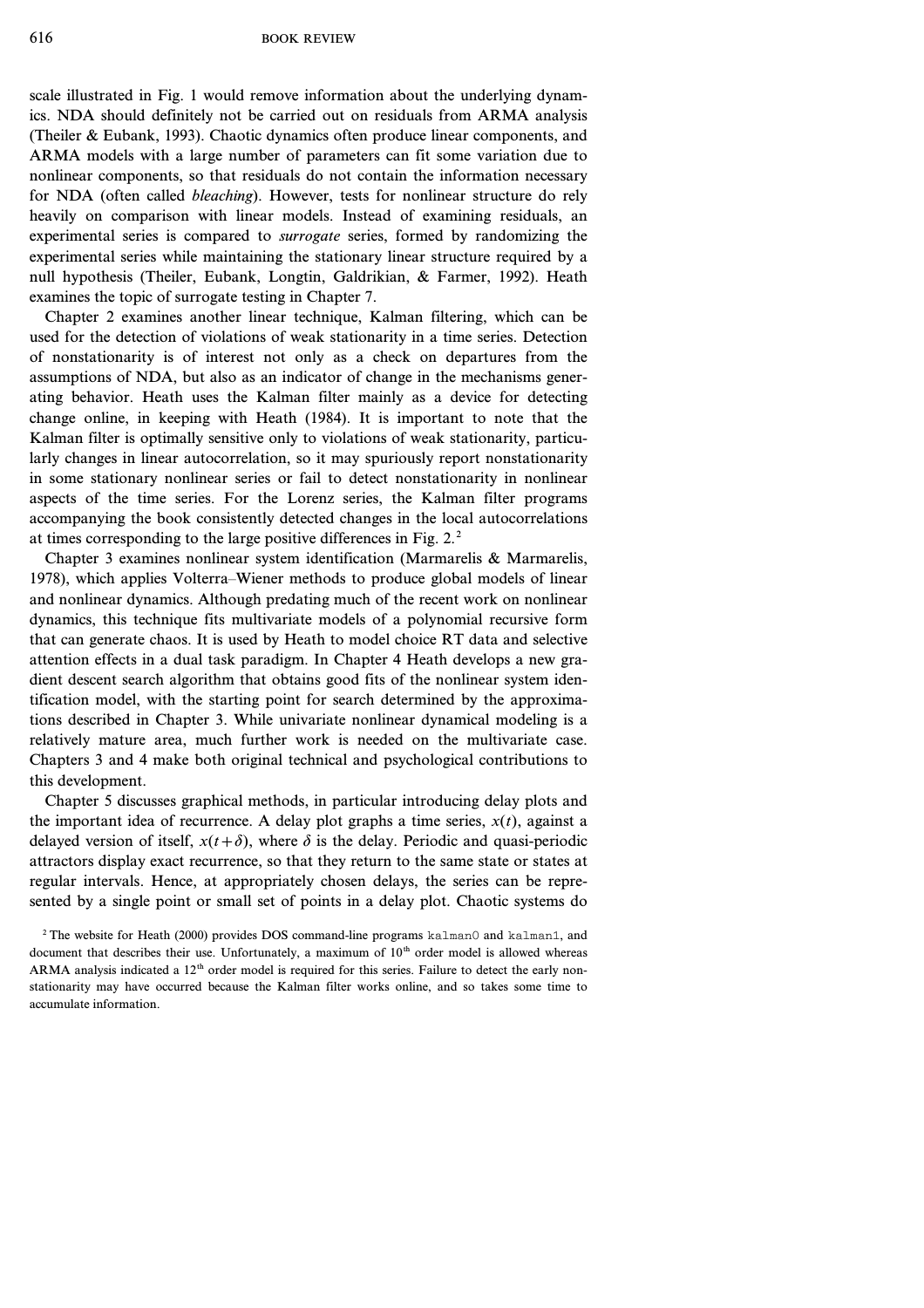not display exact recurrence because they contain unstable periodic orbits, but delay plots still reveal regularities and can be useful in understanding the qualitative dynamics of a system. Delay plots and phase plots (e.g., Fig. 2) contain the same information. For example, the lag-one derivative estimate for a point in a lag-one delay plot is just the difference between vertical and horizontal distances from the right diagonal. The phase plot has the advantage of a direct interpretation in terms of process dynamics and can be extended using estimates of higher order derivatives.

Figure 2 shows that an appropriately chosen lag provides a smooth representation of temporal structure in Lorenz series. When the delay is short (e.g., Fig. 2b) orbits are too closely packed to be discriminable, whereas when the delay is long, detail may be lost in some regions. Fig. 2c, with a lag of 12, provides a good compromise, but it is important to note that any given lag may not provide the best detail of all regions of the dynamics. For example, a lag of 17 provides better resolution of the central region of the dynamics but worse resolution of the extremes than Fig. 2c (Hegger *et al.*, 1999, Fig. 1, provide an even clearer example of this phenomena with real data). The embedding theorems should apply for any delay; however, most NDA techniques require specification of an appropriate delay in order to avoid the redundancy evident in Fig. 2b and the loss of structure produced by long delays. Series of phase or delay plots can be used to choose the lag producing the clearest structure.

For the Lorenz data, a delay of 12 provided the clearest overall visual structure in both phase and delay plots, agreeing with the order of the AR model for this time series. Other measures based on autocorrelation, such as the correlation time (the lag at which autocorrelation drops to *1/e* of its initial value) or the first zero of the autocorrelation function, are sometimes recommended for choosing a delay. However, these estimates were not useful for the Lorenz series. In Chapter 6, Heath favors the use of time delayed mutual information (i.e., the information shared by lagged versions of a time series) for estimating delay (Fraser & Swinney, 1986). Mutual information accounts for both linear and nonlinear structure, with the delay being set to its first minimum as a function of lag. For the stationary  $(t > 2000)$  Lorenz series, the resulting estimate was 17, somewhat longer than the linearly derived estimate of 12, reflecting the longer time scale of the nonlinear interactions. As with phase plots, little difference was observed in analyses of the Lorenz series when delays between 12 and 17 were used.

The main topic of Chapter 5 is recurrence plots, which were originally proposed by Eckmann, Oliffson-Kamphorst, and Ruelle (1987). They are constructed by plotting points, on a grid defined by two time axes, where recurrence nearly occurs in an *m* dimensional embedding. Recurrence was defined as being a *k*th nearest neighbor in the original version, but a definition based on a minimum distance is more often used (Koebbe & Meyer-Kress, 1991). Recurrence plots produce intriguing patterns that can be useful in detecting nonstationarity, but general guidelines for how to interpret the patterns are difficult to formulate. Heath's emphasis in Chapter 5 is on a number of statistical indices used to quantify recurrence plots, so called *recurrence quantification analysis* or RQA (Trulla, Giuliani, Zbilut, & Webber, 1996; Webber & Zbilut, 1994). Some of the indices are related to measures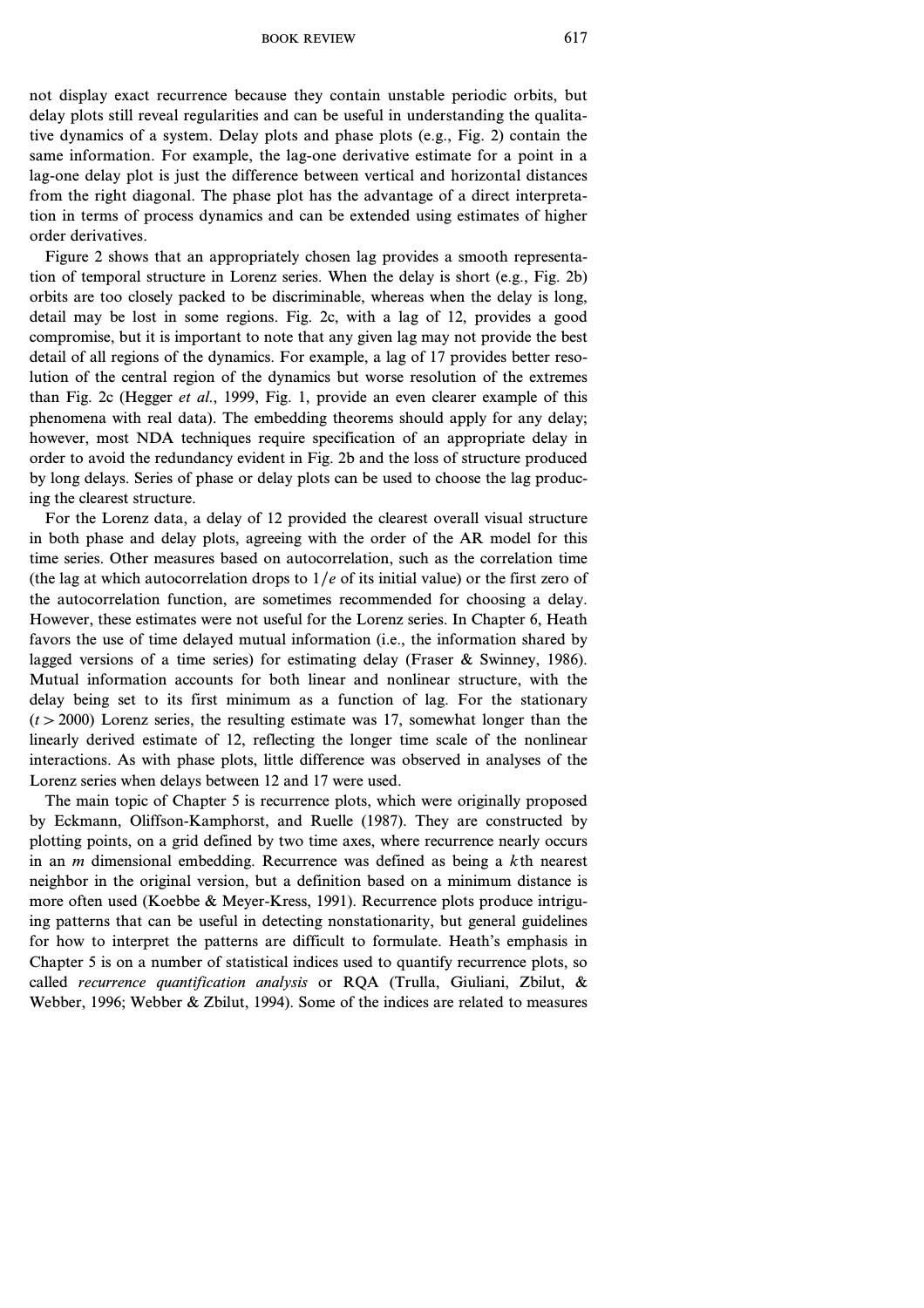derived from dynamical systems theory, such as the correlation sum and the maximum Lyapunov exponent, whereas others are more ad hoc.

RQA has strong advocates who claim it ''does not require assumptions about stationarity, length or noise'' (Thomasson, Hoeppner, Webber, & Zbilut, 2001, p. 94). However, the RQA indices are formed by aggregating local statistics across a time series, and aggregation does require stationarity, at least if any rigorous meaning is to be attached to the aggregate values. Both series length and noise levels are important in obtaining precise estimates, and, as discussed previously, an embedding may not even be possible due to noise, so it is difficult so see how noise and length are irrelevant to RQA. Although RQA does provide a summary of a recurrence plot that can prove useful, the lack of a rigorous derivation makes it difficult to know how to interpret these indices (cf. Schreiber, 1999). Despite these drawbacks, RQA continues to develop (e.g., Zbilut, Giuliani, & Webber, 1998) and easy-to-use RQA software is freely available (e.g., Eugene Kononov's VRA software, available at http://pw1.netcom.com/~eugenek). Casdagli (1997) provides an alternative and more rigorous approach to recurrence plots.

Chapter 6 deals with the estimation of quantitative indices derived from nonlinear dynamical system theory. As these indices are based on topological regularities in an embedding, an embedding dimension must be specified. According to Takens' (1981) theorem, the minimum embedding dimension is given by the smallest integer  $m > 2d$ , where *d* is the (possibly fractional) dimension of the attractor that generated the time series. The dimension of an attractor depends on the type of nonlinear dynamics that generates it. Simple periodic attractors (e.g., sine waves) have a dimension of one, and quasi-periodic attractors, such as tori (e.g., Ptolemaic epicycles), have higher integer dimensions. Chaotic dynamics have strange attractors with noninteger dimensions, because they fill the phase space in a fractal manner with an invariant distribution of points on the attractor at different length scales. For example, the Lorenz equations operate in a three dimensional space, but the Lorenz attractor has dimension  $d \approx 2.05$ . For the example analyses of real data in Chapter 6, Heath favors the false nearest neighbor method (Kennel, Brown, & Abarbanel, 1992) to determine a minimum embedding dimension.

Heath (2000) discusses a number of different attractor dimensionality (*d*) estimates based on both the correlation sum and information theory measures. For example, dimensionality may be estimated using D1, the information dimension, and the dynamics of two series may be compared using Kullback entropy (Schreiber, 1999). The most commonly used estimate of dimensionality,  $D2$  (Grassberger  $\&$ Procaccia, 1983), uses the fractal property of strange attractors to obtain an estimate. D2 is based on the correlation sum,  $C(\varepsilon)$ , which measures the proportion of embedded points that fall within a given distance  $(e)$  of each other. The correlation sum measures recurrence at a given distance or scale, so the correlation sum is just the proportion of points marked as recurrent at a given distance on a recurrence plot.

The correlation dimension summarizes the way the correlation sum changes as a function of distance. It can be estimated from the exponent of a power law relationship between the correlation sum and the distance. The exponent can be estimated by the slope of a  $log(C(\varepsilon)) - log(\varepsilon)$  plot, and because the power law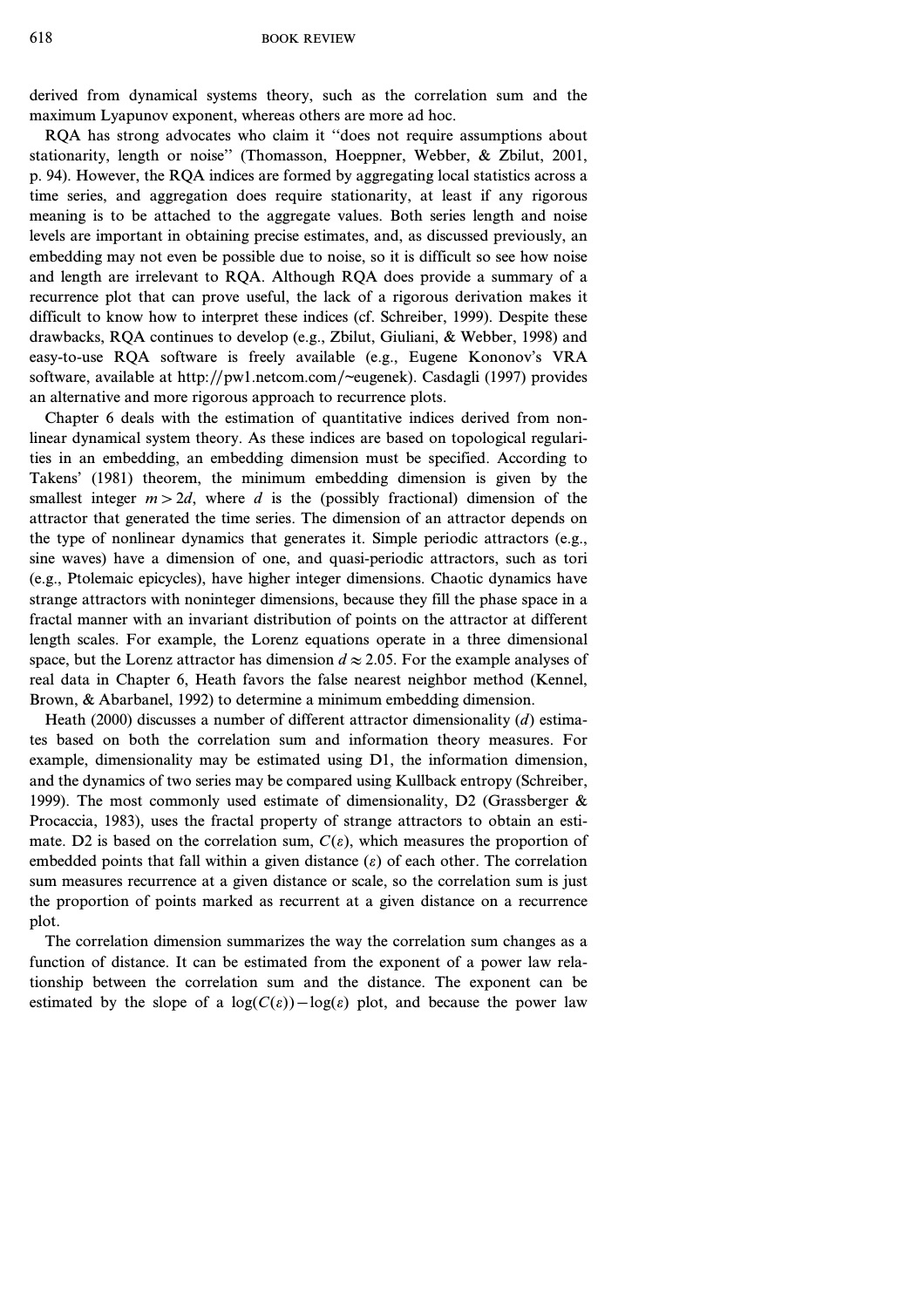relationship never applies for all distances in a finite series (technically the dimension of a finite series is zero), the slope is usually assessed locally, that is for a restricted range of distances. For chaotic systems the slope increases with *m*, but then remains constant once a proper embedding is achieved. The constant slope provides the D2 estimate of dimensionality. In contrast, white noise, which is constituted of a series of independent random values, fills the phase space uniformly no matter what its dimension and so produces increasing slope estimates.

Initial applications of NDA to experimental data used finite D2 estimates as evidence for chaos. However, a finite D2 is a necessary but not sufficient condition for chaos. Colored noises also produce finite D2 estimates. As early as 1989, Osborne and Provenzale showed that an embedded random walk has a dimension of two. Provenzale, Smith, Vio, and Murante (1992) provide an excellent discussion of these problems and provide examples of finite D2 estimates for both linear and nonlinear autoregressive models. Subsequently, it was determined that much supposed evidence for chaos relying on finite estimated dimensionality was spurious (see Theiler & Rapp, 1996).

D2 and other dimensionality estimates are best used as a method of characterizing rather than identifying nonlinear dynamics. Even where nonlinear dynamics are present, measurement noise is particularly detrimental to dimensionality estimation, as it smears out the fine details of an attractor and so denies access to short scales. As a result of noise, accurate absolute dimensionality estimates are almost impossible in practice. Relative measurements of dimensionality may, however, remain useful.<sup>3</sup>

An important technical issue in D2 estimation, and most other estimates based on the correlation sum, is that they assume that pairs of points are drawn randomly and independently according to the scale invariant measure of the attractor. Independence will not apply for points occurring close in time, and if such points are included a spuriously low estimate of D2 results. To avoid the problem, points closer than some minimum time can be excluded from the correlation sum (Grassberger, 1987; Theiler, 1990). The number of points excluded, *w* (often called the *Theiler window*), can be chosen generously, up to say 10% of the series length, as the number of points available to the D2 algorithm increases as the square of the series length. Heath discusses two methods of determining the Theiler window, either setting it to three times the correlation time or using a ''space–time separation plot'' (Provenzale *et al.*, 1992).

The space–time plot is related to the correlation sum and the recurrence plot in that it shows equal probability contours for the distribution of distances between pairs of points as a function of time. For a chaotic series the contours initially rise then oscillate around a constant value, whereas for colored noise they continue to rise. The Theiler window is set at a time beyond which the constant behavior is

<sup>&</sup>lt;sup>3</sup> Estimates should be obtained with the same measurement function,  $\mathbf{y} = f(\mathbf{x})$ , where **y** is the observed time series, **x** is the series produced by the dynamics and *f* is a monotone function. Under ideal circumstances dimensionality is invariant with respect to the measurement function but when only relative measurements are possible it may not be invariant. Hence, comparisons may be confounded if the measurement functions differ. Similarly, changes in the level and type of measurement noise may change dimensionality estimates, and thereby confound comparisons.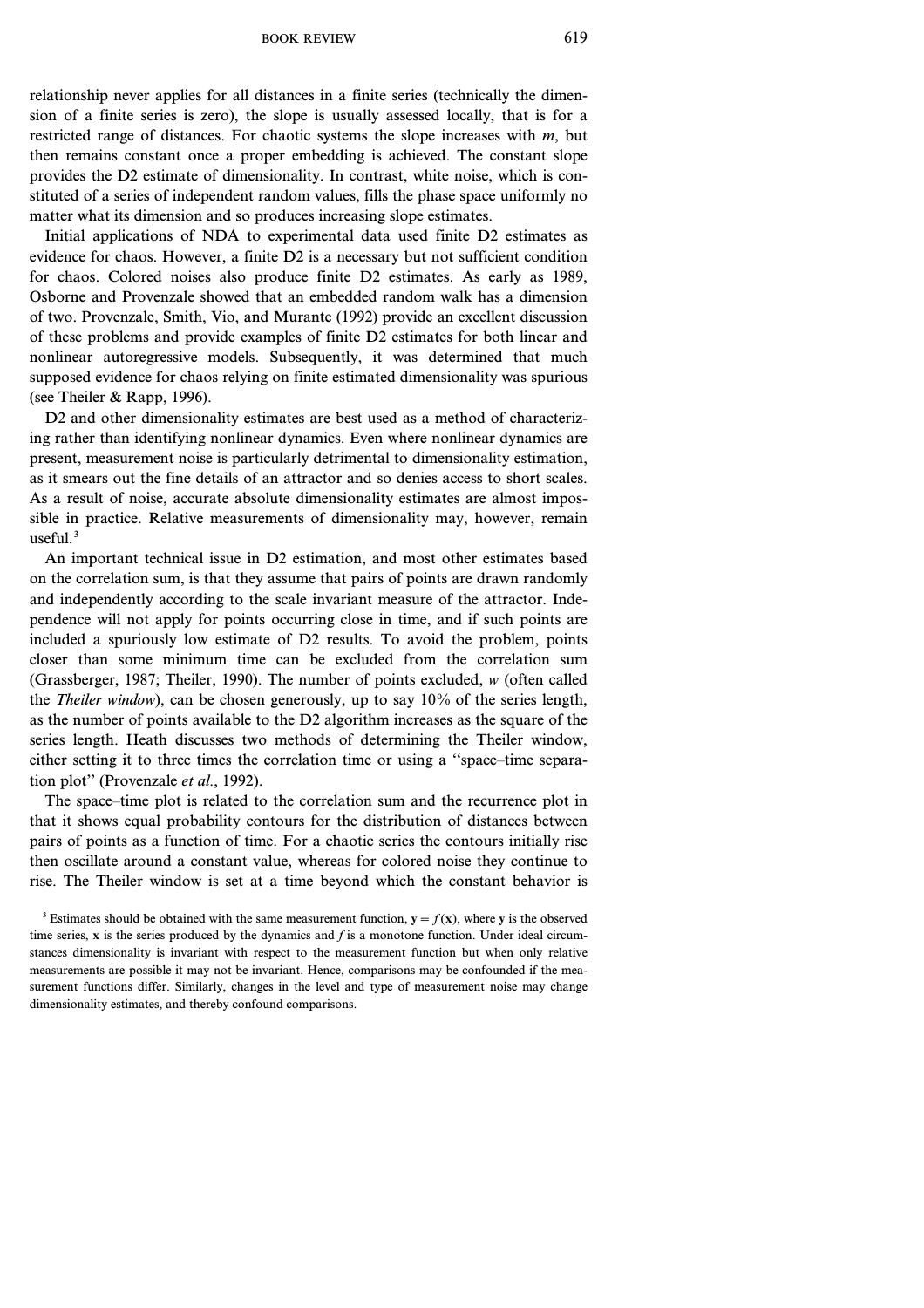

**FIG. 3.** Local slopes of  $log(C(\varepsilon))$  vs.  $log(\varepsilon)$  plots for a range of distances,  $\varepsilon$ , and embedding dimensions from 1 to 10 in a delay 17 embedding with a Theiler window of 100 for the Lorenz series for  $t=2001-10000$ . Lower lines indicate lower embedding dimensions, and the dashed line indicates the true dimension, 2.05.

operating. For the stationary section of the Lorenz series a value of 100 worked well, which approximately equals the estimate from three times the correlation time  $(3 \times 31)$  suggested by Heath. Values in the range 50–300 were found to have a similar effect.

Figure 3 shows, for the stationary Lorenz series and a Theiler window of 100, local slope estimates of  $log(C(\varepsilon)) \sim log(\varepsilon)$  as a function of  $log(\varepsilon)$  for 1 to 10 embedding dimensions. The slope in a *scaling region*, a range of distances in the middle of the plot with a constant slope that is the same for all larger embedding dimensions, provides an estimate of dimensionality. Heath uses plots of  $log(C(\varepsilon)) \sim log(\varepsilon)$  directly for estimating dimensionality. The local slope plot is an alternative representation that is useful in that it makes evident the extent of, and deviations from, scaling behavior. Dimensionality cannot be estimated unless scaling behavior occurs; the authors of the TISEAN programs (Hegger *et al.*, 1999) emphasize this point so strongly that they purposely do not provide any automatic estimate of dimensionality, only outputs for constructing plots. In Fig. 3 the scaling region is achieved at an embedding dimension of 5 and only slightly overestimates the true value, despite the relatively short series.

The pointwise dimension measure, PD<sub>2</sub>i (Skinner, Molnar, Vybrial, & Mitra, 1992), provides an alternative measure of dimensionality that was favored in Gregson and Pressing's (2000) review of NDA for physiological measures.  $PD_2i$ uses a set of rules to determine if a scaling region is present and explicitly reports when scaling does not hold. Estimates are provided for contiguous sections of a time series, so nonstationarity can be detected by changes in estimated values. Where pointwise estimates are defined and relatively consistent across the time series they can be averaged to give a global estimate of dimensionality. However, Heath reports analyses of noisy experimental data where  $PD_2$  was not very useful because it was often undefined.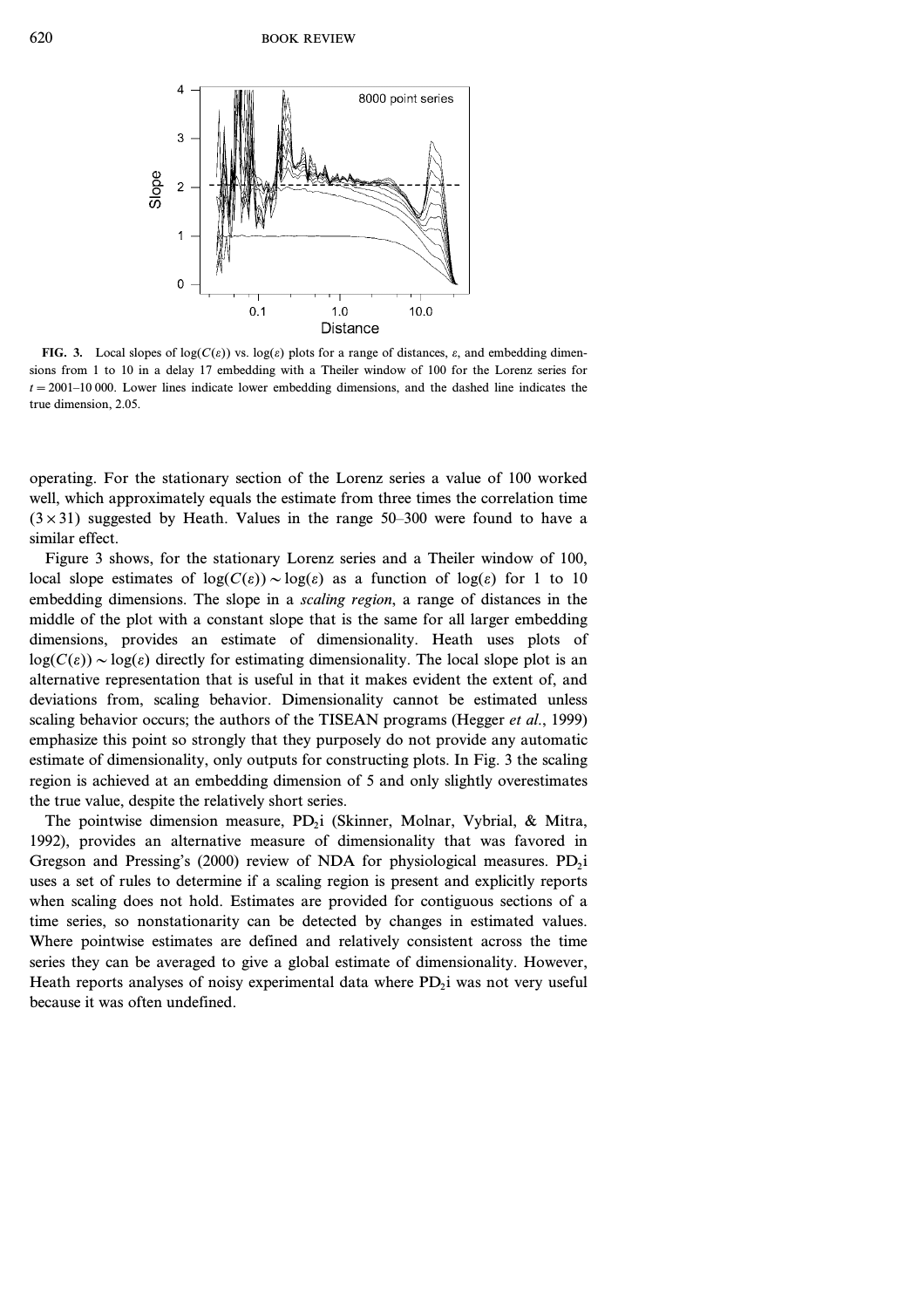As well as measures based on fractal topology, Chapter 6 examines techniques based on the defining characteristic of chaos: sensitive dependence to initial conditions. In chaotic systems nearby trajectories diverge exponentially, so that initially close points quickly move far apart. Divergence occurs at a rate described by the Lyapunov spectrum. Globally stable chaotic systems are bounded overall so the sum of their Lyapunov exponents is negative, but trajectories diverge in one or more dimensions at rates determined by the set of positive exponents. Heath (2000) describes a method of estimating the full Lyapunov spectrum using neural network based software, but notes that often noise makes this difficult. He achieves more success by estimating only the maximum Lyapunov exponent, with a positive maximum exponent indicating chaos.

The false nearest neighbor method (Kennel *et al.*, 1992), used to determine a minimum embedding dimension, is also based on the idea of examining the divergence of neighboring points. For a range of embedding dimensions, the distance in the future (usually just one step) between each data point and its nearest neighbor is compared. If the ratio of the distance apart after one step to the original distance exceeds a criterion, the point is declared a false neighbor. The process is repeated for a range of embedding dimensions and the percentage of false neighbors plotted. The dimension at which the percentage first approaches zero provides an estimate of the minimum embedding dimension. A Theiler window must be specified as the false nearest neighbor technique makes similar assumptions to the dimensionality estimation techniques. A minimum embedding dimension can also be estimated from a D2 plot by the minimum number of dimensions necessary to attain a scaling region.

Chapter 7 examines three relatively recent developments in NDA: nonlinear prediction, geometric filters, and inferential tests for nonlinearity based on surrogate series. These techniques are important for applications because they allow NDA to be applied to noisy data series. Sugihara and May (1990) suggested predictability could be used to measure the nonlinear dynamics in a time series. Although the deterministic nature of chaotic series makes them predictable in the short term, small differences due to measurement error are rapidly magnified by sensitive dependence, so that they cannot be predicted in the long term. White noise, in contrast, is not predictable on any time scale. Sugihara and May suggested that decreasing predictability with time provides evidence for chaos. However, as with other NDA measures, stochastic temporal dependencies (e.g., colored spectra produced by linear and nonlinear autoregressive processes) can confound results as they also cause a gradual decrease in predictability.

To achieve prediction without knowledge of the underlying determining equations, Sugihara and May (1990) used a principle suggested by Lorenz (1969); similar present states in a deterministic system should evolve into similar future states. To compensate for the effects of noise, the evolution of a point in an embedding is predicted by the aggregate evolution of a set of neighboring points, rather than just the evolution of the single most similar point (Lorenz's ''analogue''). Local aggregation can range from simple averaging to more sophisticated combinations and the size of the neighborhood varied to match the level of noise. Barahona and Poon (1996) suggested using global polynomial prediction, based on Volterra–Wiener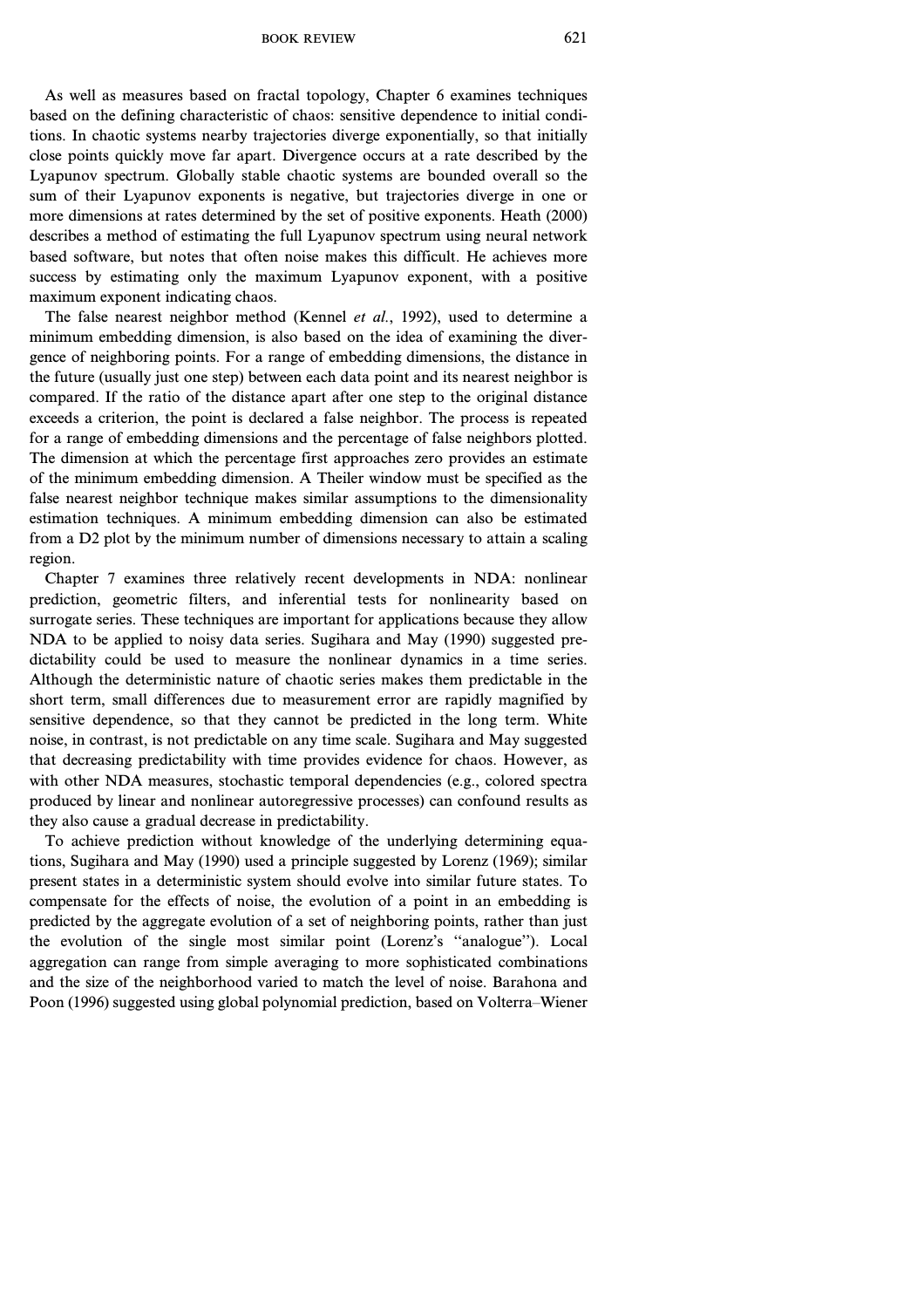methods similar to those used by Heath in Chapters 3 and 4, for detecting chaos in short, noisy time series. However, Schreiber and Schmitz (1997) report that when noise is high, local average techniques are better for this purpose.

Estimators for most quantitative indices assume nonlinear dynamics are present and can produce misleading results when they are not. Hence, it is important to test for, rather than assume, nonlinear dynamics in a time series. However, most measures of nonlinear dynamics are also sensitive to linear dynamics and variations in the static distribution of the data. A bootstrap solution to these problems is provided by *surrogate series testing* (Theiler *et al.*, 1992; see also Davison & Hinkley, 1997). Surrogate series are random variations on an experimental series that are constrained to preserve structure in the experimental series dictated by a null hypothesis. Permutations on the order of the experimental series, for example, produce surrogates that instantiate the null hypothesis of no temporal structure and the same static distribution of values as the experimental series. Theiler et al.'s (1992) amplitude adjusted Fourier transform (AAFT) surrogates test a more interesting null hypothesis, a stationary Gaussian linear autoregressive process observed through a static and monotonic measurement function. Allowing for a monotonic measurement function provides considerable flexibility to accommodate whatever static distribution characterizes the measured series. Schreiber and Schmitz (2000) developed an iteratively refined AAFT surrogate that has improved accuracy in matching both the spectrum and the distribution of a finite data set.

A test is constructed by comparing the experimental and surrogate series on a measure sensitive to nonlinearity. Significance is determined by the percentile attained by the nonlinear measure for the experimental series in the surrogate distribution. In a survey of measures of nonlinearity, Schreiber and Schmitz (1997) found that nonlinear prediction error was the most consistent in discriminating a range of noisy chaotic times series (see also Tong, 1990, for a review of tests of nonlinearity). For nonlinear prediction error, the test is one tailed, with prediction error for the experimental series at the *p*th percentile rejecting the null hypothesis with confidence *100 − p*. Heath also describes a two-tailed test using a cubic time reversal index, which measures the asymmetry of the distribution of differences using a measure related to their third cumulant around zero (e.g., the sum of cubes of the differences divided by their sum of squares). This statistic is based on the theory of polyspectra (Rao & Gabr, 1984), which generalizes stationary Gaussian linear models to include moments of order greater than two. Stationary linear Gaussian processes have a symmetric difference distribution and zero cumulants of orders greater than two, thus either significantly positive or negative time asymmetry relative to the surrogate distribution indicates the presence of nonlinearity or nonstationarity.

Schreiber and Schmitz (1997) found the cubic time reversal index to have low power with noisy Lorenz *x* series data, although it performed well for other chaotic series. For the stationary portion of the Lorenz series in Fig. 1, the lag one difference distribution contains three very large positive values (see Fig. 2b), which dominate the time reversal index because of the cubing operation. The presence of such large outliers exacerbates the low efficiency of higher order cumulants for estimating distribution properties (cf. Ratcliff, 1979), perhaps explaining some of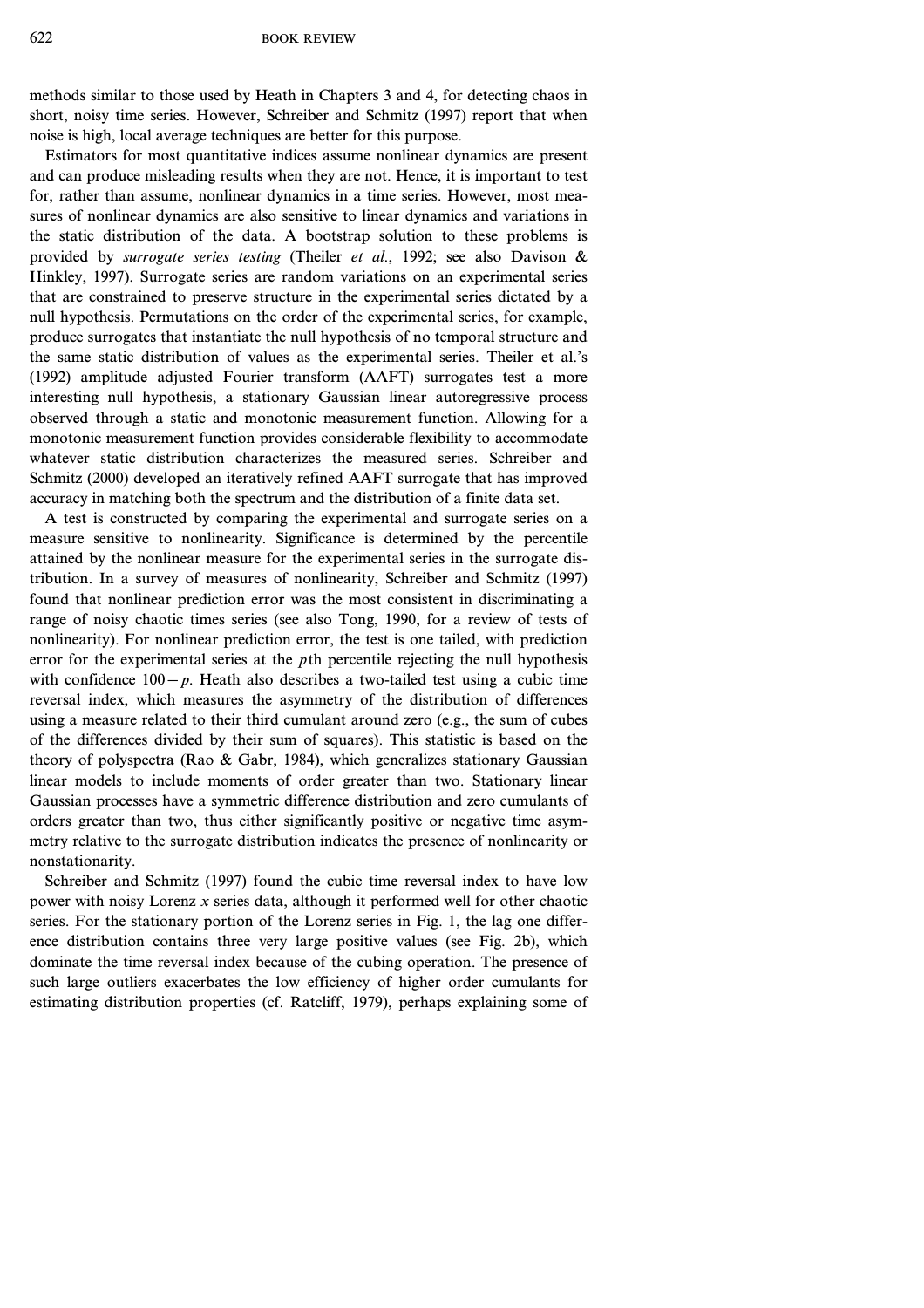the low power found by Schreiber and Schmitz. Diks, van Houwelingen, Takens, and DeGoede (1995) provide a useful discussion of indices based on the reversibility of linear time series and suggest a potentially more efficient kernel-based symmetry measure. No matter how efficient the statistic, however, asymmetry is a sufficient indicator of nonlinearity, but is not a necessary condition; hence, some nonlinear dynamics may display little asymmetry.

Heath discusses and compares surrogate testing using a range of nonlinearity measures in Chapter 7, including measures based on the correlation sum, such as dimensionality estimates. He also examines an alternative approach that combines prediction and time asymmetry without the need for surrogates (Stam, Pijn, & Pritchard, 1998). Prediction is compared for the original  $(x(t), t = 1...N)$  and a time reversed version of the original  $(y(t) = x(N - t + 1))$ , with any difference being attributable to nonlinearity. Stam *et al.* found that their time asymmetry technique produced strong discrimination with the chaotic Rossler equations, even with 50% additive Gaussian noise. Barahona and Poon's (1996) global polynomial methods can also be used to test for nonlinearity without surrogate generation (see also Poon & Barahona, 2000).

Although surrogate testing is potentially very useful, results should be interpreted with caution. While chaos does imply nonlinearity as measured by appropriate surrogate tests, nonlinearity does not necessarily imply chaos. Nonlinear stochastic processes can also cause a positive finding, as can nonmonotonic measurement functions. For example, Schreiber and Schmitz (2000) showed that taking successive differences, which is commonly used in time series analysis to achieve stationarity, produces a positive surrogate test result when applied to a stationary second order linear autoregressive process. Spurious findings of nonlinearity can also occur if a time series is unevenly sampled or has missing values (Schmitz & Schreiber, 1999). However, the surrogate generation method of Schreiber (1998) may be applied to the latter cases. This method can create surrogate series for any null hypothesis that can be expressed as a cost function. Although the method is quite general, it can be very computationally expensive because it uses a simulated annealing algorithm.

Nonstationarity, such as the slow baseline drifts and strong narrow band periodicities often seen in EEG data (e.g., Stam *et al.*, 1998), can also cause false positive findings in surrogate tests. Perhaps the chief omission from Heath (2000) is a test that can detect nonstationarity in nonlinear processes by checking the constancy of the full joint probability distribution, rather than just its lower order moments. Schreiber's (1997) cross-prediction method was found to work well for the Lorenz series in Fig. 1. This method determines the degree to which information about one segment of a time series allows prediction of another segment. If stationary holds, and each segment is sufficiently long, equal cross prediction should be found, because each segment will be governed by the same joint probability distribution.

Figure 4 illustrates the mean squared error for one-step prediction for the Lorenz series broken into 10 consecutive segments of length 1000. The algorithm used locally constant prediction with delay 17 five-dimensional coordinates and averaged over a minimum of 30 neighbors to generate one-step-ahead predictions. Larger embedding dimensions and neighborhood sizes produced a similar pattern of results, as did smaller delays. The cross prediction method correctly detected the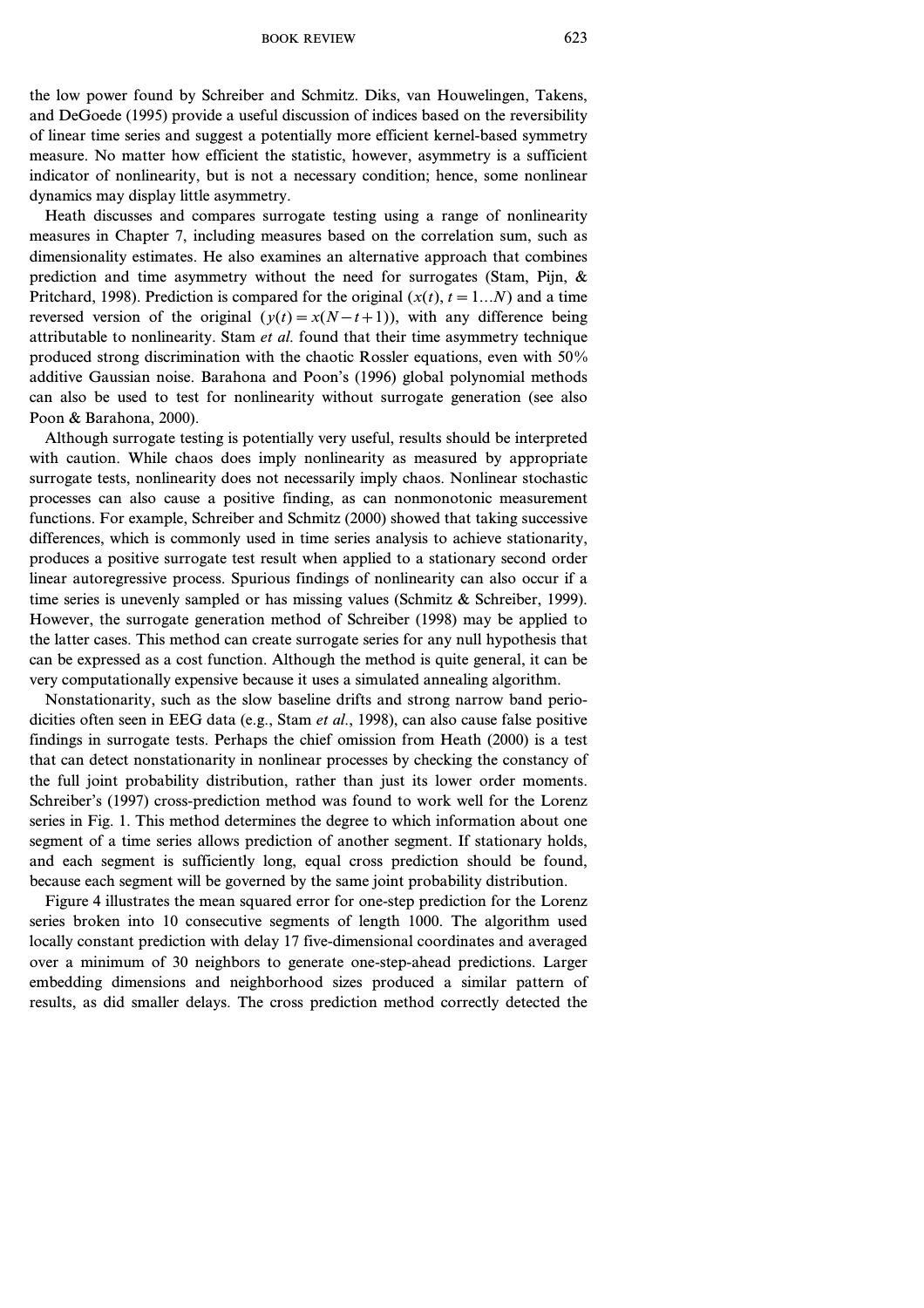

**FIG. 4.** One-step cross prediction errors obtained using 10 sequential 1000 element segments (separate lines) to obtain predictions for all segments (abscissa) for the Lorenz series in Fig. 1.

initial nonstationarity as the series settled into its attractor, and stationary behavior thereafter. Nonstationarity is most striking for the first 1000 values, with the next 1000 showing only a slight effect. An advantage of Schreiber's (1997) method is that the degree of averaging can be adjusted to suit the level of noise. Schreiber claims that this approach can work with subsequences as short as 300–400, making it suitable for use with short behavioral series.

Even with the available prediction and surrogate testing methods, noise remains extremely problematic for NDA. As discussed earlier, traditional approaches to noise removal, such as frequency domain filters, cannot be applied to chaotic signals because they are, like noise, broadband. Instead, geometric filters (Grassberger *et al.*, 1993) are required that smooth local neighborhoods of the attractor. In each neighborhood the signal is reconstructed using just the first few principal components of a linearization, usually achieved by singular value decomposition to ensure numerical stability. Because a chaotic signal will mainly exist on the larger components, whereas noise will be distributed evenly across all components, the reconstructed signal has an improved signal to noise ratio. Corrections are usually also made for the effects of curvature and sensitive dependence (Schreiber, 1999) and the filter may be iterated.

Like surrogate testing, local projective geometric filters should be used cautiously, and in particular the filter should not be iterated too many times (Mees  $\&$ Judd, 1993). When deterministic dynamic structure is present it may be distorted by overfiltering. For example, Mees and Judd found that a circular attractor contracted substantially after 20 iterations. Overfiltering can also create apparent structure from noise with finite length time series. While in theory noise is evenly distributed in phase space, sampling error can cause inhomogeneities that are expanded by the filtering process. Hegger *et al.* (1999) provide an example where pure Gaussian noise produces a structured delay plot after 10 iterations. They advise that little more than three iterations should be required if chaos is present. As was the case for prediction, larger noise levels can be dealt with by using larger neighborhoods and by projecting onto a low dimensional manifold.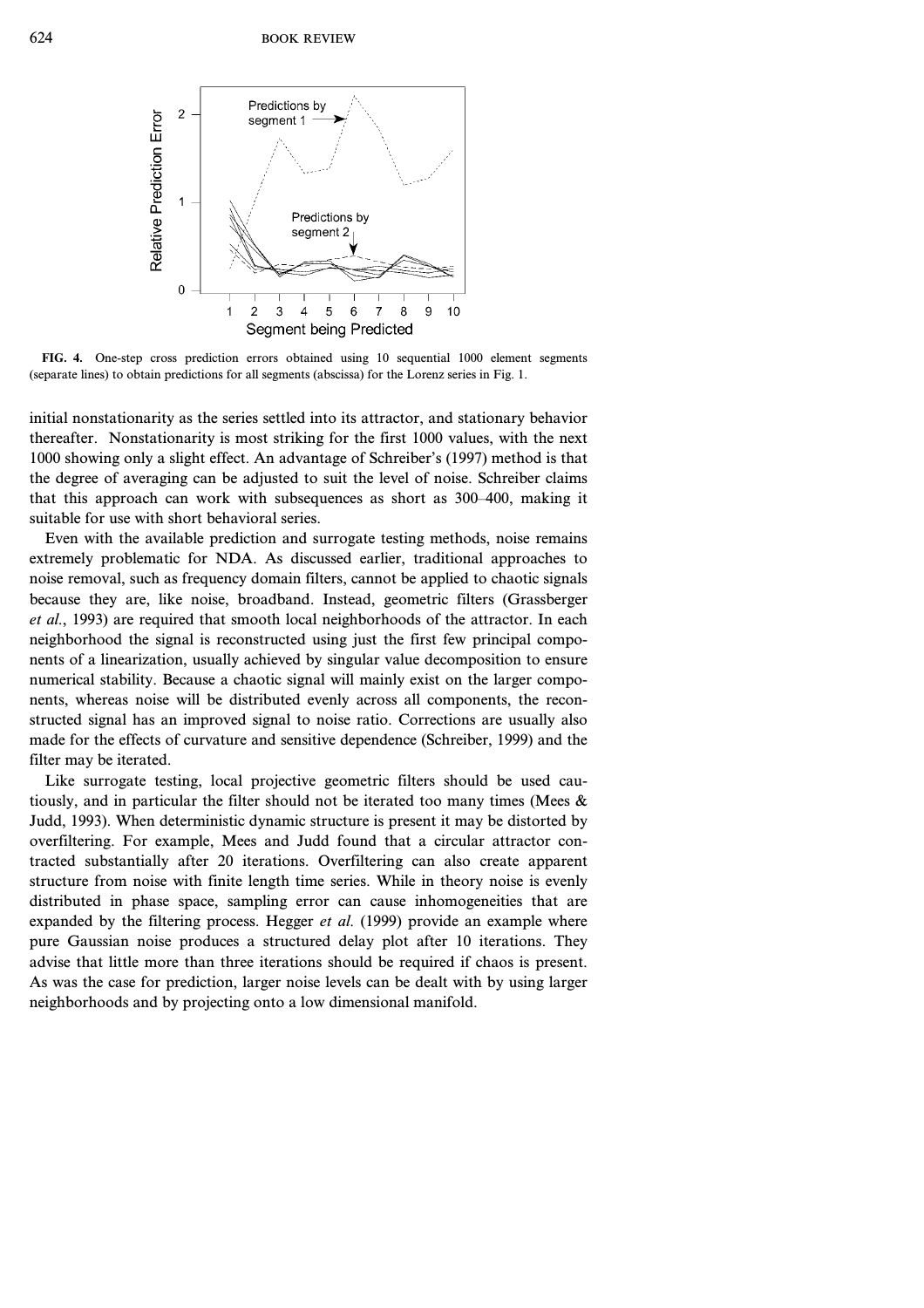The techniques examined in earlier chapters are mainly based on relatively simple equations for chaotic dynamics. Chapters 8 and 9 address more complex models that are likely more representative of the mechanisms underlying nonlinear psychological phenomena. As illustrated by Fig. 1, chaotic dynamics can be characterized as being constituted of a number of unstable periodic orbits. In the control of chaos approach, a feedback mechanism perturbs the chaotic trajectory so that a particular orbit is stabilized, resulting in limit cycle behavior. In one of the earliest application of chaos to brain processes, Skarda and Freeman (1987) suggested that olfactory memories were stored as limit cycles that were retrieved from chaotic background activity in olfactory cortex under the control of a familiar smell. The appeal of this idea is that complexity of the dynamics affords large storage capacity while the chaotic trajectory is never far from any state, and so retrieval is rapid. More recently, techniques summarized in Ott (1993) have provided effective algorithms for chaotic control. In Chapter 8, Heath develops a new modular neural network model that implements control of chaos and examines some applications to decision-making and handwriting.

Chapter 9 is concerned mainly with the evolution of complex behavior in the randomly connected Boolean networks studied by Kaufman (1993) and in Heath's (1993) novelty sensitive adaptive memory model (EAM). A case is made that cognitive systems live on the edge of chaos, where both stability and flexibility are maximized. This chapter is in many ways the least self-contained. The definitions of some important concepts, such as maximum mean fitness, are difficult to follow, as was the connection between an optimal memory stability parameter and short-term memory capacity. However, the proposed novelty sensitive memory model is interesting and clearly Heath has taken the opportunity in this chapter for a more speculative and integrative approach.

The final chapter describes the application of nonlinear dynamical techniques and models to a very broad array of psychological paradigms, ranging from lowlevel physiology, such as cardiac activity and EEG, through perception, motor skill, and simple decision making to the fluctuation of mood states and applications in social psychology. Heath also reports some interesting new work on people's ability to forecast chaotic time series. The experimental design is an ingenious application of surrogate series, requiring participants to predict both chaotic series and their surrogates. Differences in prediction performance between surrogate and chaotic series provided evidence that at least some individuals could predict the nonlinear dynamics of a time series. It is interesting to speculate whether participants who can predict nonlinear dynamics use a local similarity-based method related to the nonlinear prediction methods used in NDA. NDA captures similarity between sequences by neighborhood relations in time delay coordinates and then examines the evolution of neighbors to achieve prediction. Perhaps people can also use similarities between the present situation and past situations to achieve prediction, although clearly more work is needed to test this possibility and to explicate the processes and representations involved.

In summary, Heath (2000) demonstrates that NDA has come a long way since the first naive applications of concepts from the theory of nonlinear dynamical systems to experimental data. Although it will probably never be possible to *prove*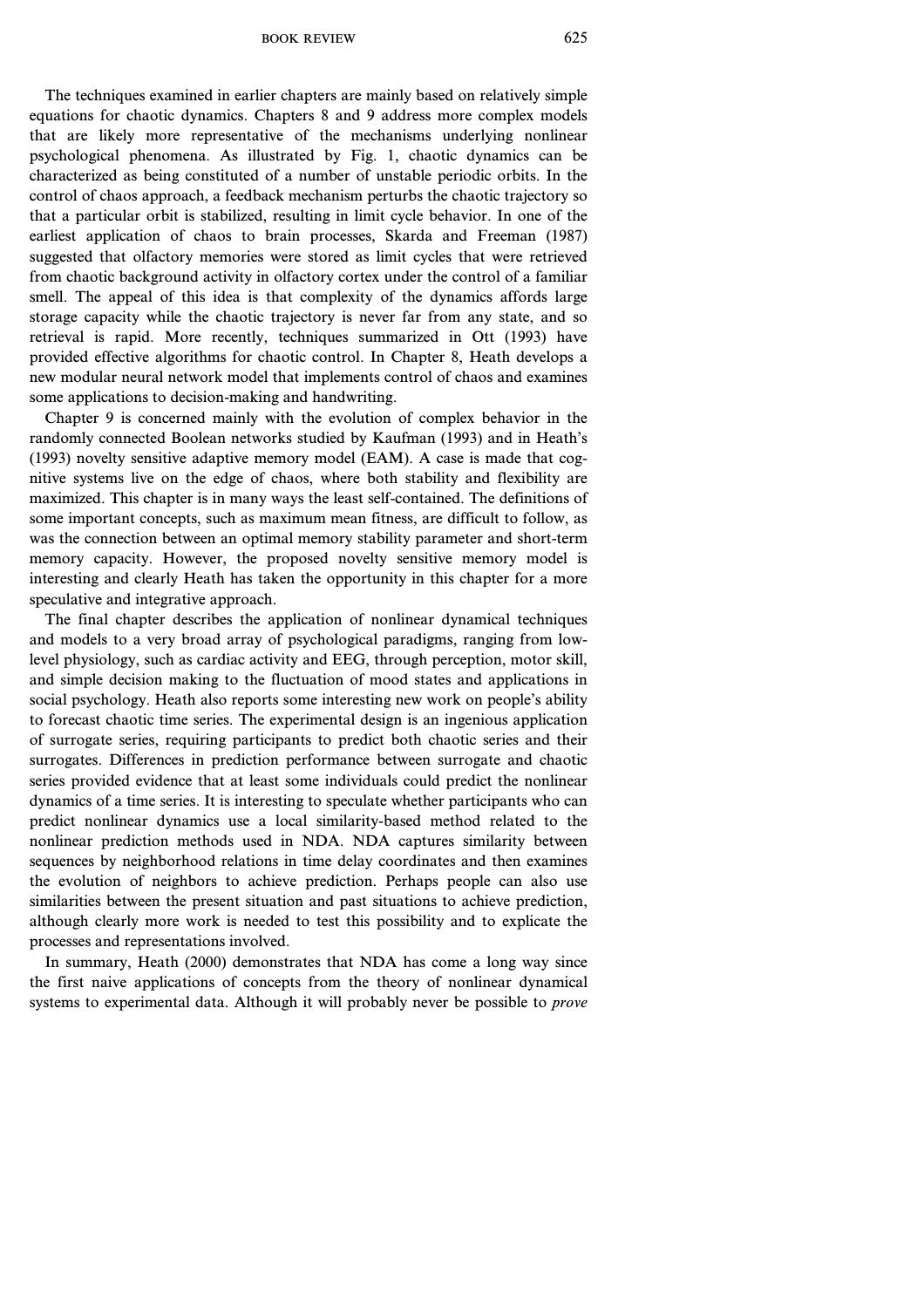chaos in measured time series, robust and powerful algorithms are now available to test for and quantify nonlinear structure in time series, rather than simply assuming it. Whether any underlying structure detected by such tests can be eventually attributed to true chaos, ''at least, chaos theory has inspired a new set of useful time series tools and provides a new language to formulate time series problems—and to find their solutions'' (Schreiber, 1999, p. 1). Heath (2000), therefore, is a timely invitation to NDA. While NDA techniques are still evolving, many important problems have satisfactory solutions, and many of the common pitfalls have been explicated. Much work remains to be done on the multivariate case, and on spatiotemporal (so-called extensive) chaos. However, at least for one-dimensional time series, psychologists can have confidence in results if NDA is carefully applied.

With an increasing database of empirical results, theories based on nonlinear dynamics also become more viable. In the physical sciences where dynamics have been so successful, the underlying determining equations are usually known and can often be studied in parameterizations producing simple fixed point or limit cycle behavior before undertaking an analysis of the complexities of chaotic regimes. The theoretical strand of Heath's book contributes to the development of nonlinear dynamical theory of behavior (cf. Gregson, 1988, 1992, 1995; Guastello, 1995; Kelso, 1995; Newell, Liu, & Mayer-Kress, 2001). In this ''Decade of Behavior,'' Heath (2000) breaks new ground in illustrating not only that the study of chaos has provided useful new tools for the analysis of behavioral time series, but also a rich source of inspiration for models of complex behavioral processes. The ultimate success of nonlinear dynamics in behavioral and other areas of psychology will rest on the further development of specific dynamical models and the adaptation of NDA techniques to test them.

#### **REFERENCES**

- Abarbanel, H. D. I. (1996). *Analysis of observed chaotic data*. New York: Springer-Verlag.
- Barahona, M., & Poon, C.-S. (1996). Detection of nonlinear dynamics in short, noisy time series. *Nature*, **381**, 215–217.
- Belair, J., Glass, L., van der Heiden, U., & Milton, J. (1995). *Dynamical disease, mathematical analysis of human illness*. New York: AIP Press.
- Box, G. E. P., & Jenkins, G. M. (1976). *Time series analysis: Forecasting and Control*. San Francisco: Holden Day.
- Casdagli, M. (1997). Recurrence plots revisited. *Physica D*, **108**, 12–44.
- Casdagli, M., Eubank, S., Farmer, J. D., & Gibson, J. (1991). State space reconstruction in the presence of noise. *Physica D*, **51**, 52–98.
- Cleveland, W. S. (1985). *The elements of graphing data*. Monterey, CA: Wadsworth.
- Davison, A. C., & Hinkley, D. V. (1997). *Bootstrap methods and their application*. Cambridge, UK: Cambridge University Press.
- Diks, C., van Houwelingen, J. C., Takens, F., & DeGoede, J. (1995). Reversibility as a criterion for discriminating time series. *Physics Letters A*, **201**, 221–228.
- Eckmann, J. P., Oliffson-Kamphorst, S., & Ruelle, D. (1987). Recurrence plots of dynamical systems. *Europhysics Letters*, **4**, 973.
- Fraser, A. M., & Swinney, H. L. (1986). Independent coordinates for strange attractors from mutual information. *Physical Review A,* **33**, 1134–1140.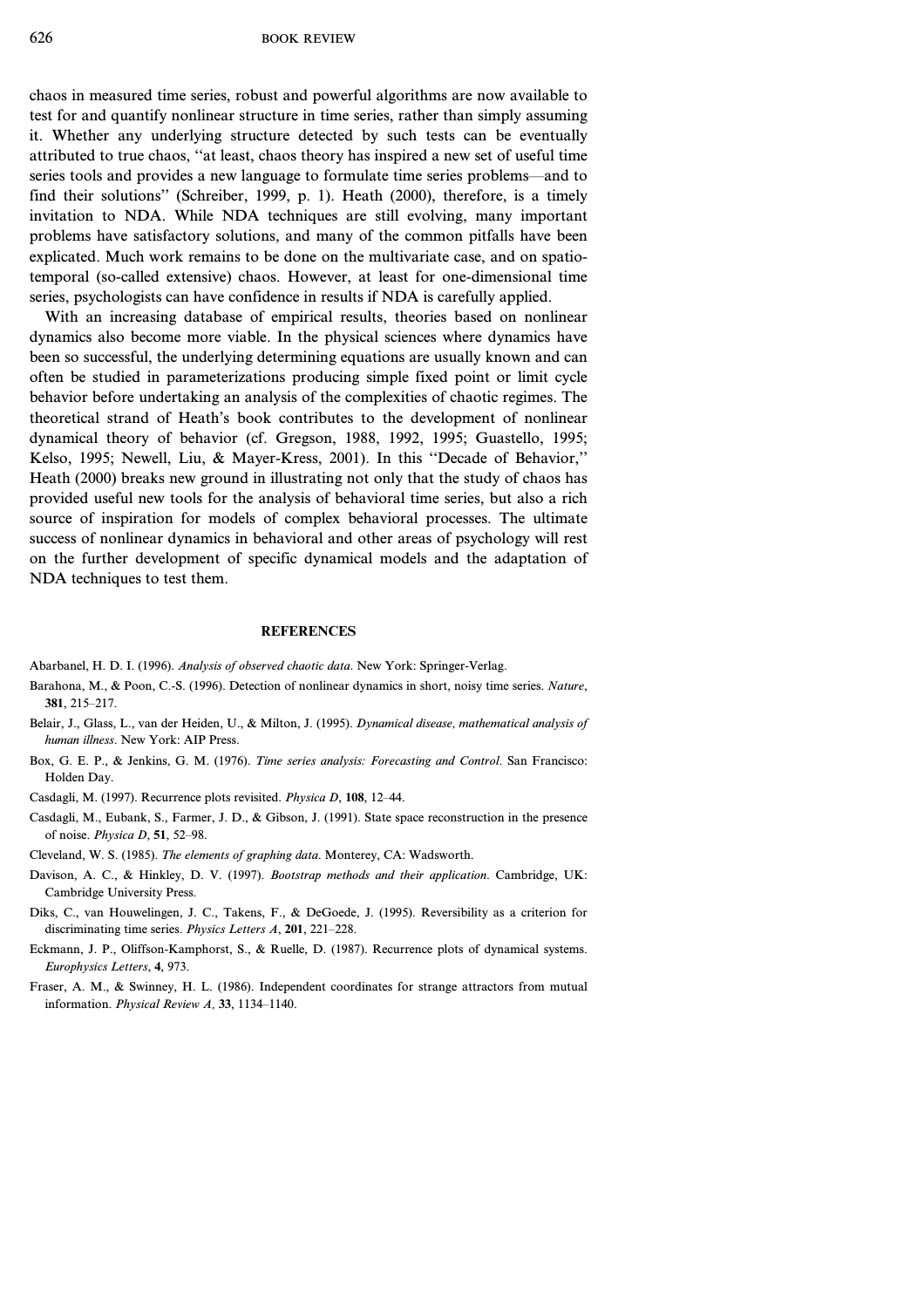Grassberger, P. (1987). Evidence for climatic attractors: Grassberger replies. *Nature*, **326**, 524.

- Grassberger, P., & Procaccia, I. (1983). Characterization of strange attractors. *Physical Review Letters,* **50**, 189–208.
- Grassberger, P., Hegger, R., Kantz, H., Schaffrath, C., & Schreiber, T. (1993). On noise reduction methods for chaotic data. *Chaos*, **3**, 127–141.
- Gregson, R. A. M. (1988). *Nonlinear psychophysical dynamics*. Hillsdale, NJ: Erlbaum.
- Gregson, R. A. M. (1992). *n-dimensional nonlinear psychophysics*. Hillsdale, NJ: Erlbaum.
- Gregson, R. A. M. (1995). *Cascades and fields in perceptual psychophysics*. Singapore: World Scientific.
- Gregson, R. A. M., & Pressing, J. (2000). Dynamic modelling. In L. G. Tassianry, J. G. Cacioppo, & G. Bernston (Eds.), *Principles of psychophysiology: Physical, social and inferential elements*. New York: Cambridge University Press.
- Guastello, S. J. (1995). *Chaos, catastrophe, and human affairs: Applications of nonlinear dynamics to work, organizations, and social evolution*. Hillsdale, NJ: Erlbaum.
- Heath, R. A. (1984). The detection of change in physiological measures using an adaptive Kalman filter algorithm. *Psychological Bulletin*, **96**, 581–588.
- Heath, R. A. (1993). A nonlinear model for human associative memory based on error accumulation. In P. Leong & M. Jabri (Eds.), *Proceedings of the Fourth Australian Conference on Neural Networks* (pp. 130–133). Sydney: Department of Electrical Engineering, University of Sydney.
- Hegger, R., Kantz, H., & Schreiber, T. (1999). Practical implementation of nonlinear time series methods: The TISEAN package, *Chaos*, **9**, 413–435.
- Kantz, H., & Schreiber, T. (1997). *Nonlinear time series analysis*. Cambridge, UK: Cambridge University Press.
- Kaplan, D., & Glass, L. (1995). *Understanding nonlinear dynamics*. New York: Springer-Verlag.
- Kauffman, S. A. (1993). *The origins of order: Self-organization and selection in evolution*. New York: Oxford University Press.
- Kelso, J. A. S. (1995). *Dynamic patterns: The self-organization of brain and behaviour*. Cambridge, MA: MIT Press.
- Kennel, M. B., Brown, R., & Abarbanel, H. D. I. (1992). Determining embedding dimension for phasespace reconstruction using a geometrical construction. *Physical Review A*, **45**, 3403–3411.
- Koebbe, M., & Meyer-Kress, G. (1991). Use of recurrence plots in the analysis of time-series data, In M. Casdagli, & S. Eubank (Eds.), *Nonlinear modelling and forecasting* (pp. 361–376). Reading, MA: Addison–Wesley.
- Lorenz, E. N. (1969). Atmospheric predictability as revealed by naturally occurring analogues. *Journal of Atmospheric Science*, **26**, 636.
- Luce, R.D. (1995). Four tensions concerning mathematical modelling in psychology. *Annual Review of Psychology*, **46**, 1–26.
- Marmarelis, P. Z., & Marmarelis, V. Z. (1978). *Analysis of physiological systems: The white-noise approach*. New York: Plenum Press.
- Mees, A. I., & Judd, K. (1993). Dangers of geometric filtering. *Physica D*, **68**, 427–436.
- Newell, K. M., Liu, Y.-T., & Mayer-Kress, G. (2001). Time scales in motor learning and development. *Psychological Review*, **108**, 57–82.
- Nusse, H. E., & Yorke, J. A. (1997). *Dynamics: Numerical explorations*, 2nd ed. New York: Springer-Verlag.
- Osborne, A. R., & Provenzale, A. (1989). Finite correlation dimension for stochastic systems with powerlaw spectra. *Physica D*, **35**, 357–381.
- Ott, E. (1993). *Chaos in dynamical systems*. Cambridge, UK: Cambridge University Press.
- Poon, C.-S., & Barahona, M. (2000). Titration of chaos with added noise. *Proceedings of the National Academy of Science*, **98**, 7107–7112.
- Pritchard, W. S., & Duke, D. W. (1992). Measuring chaos in the brain: A tutorial review of nonlinear dynamical EEG analysis. *International Journal of Neuroscience*, **67**, 31–80.